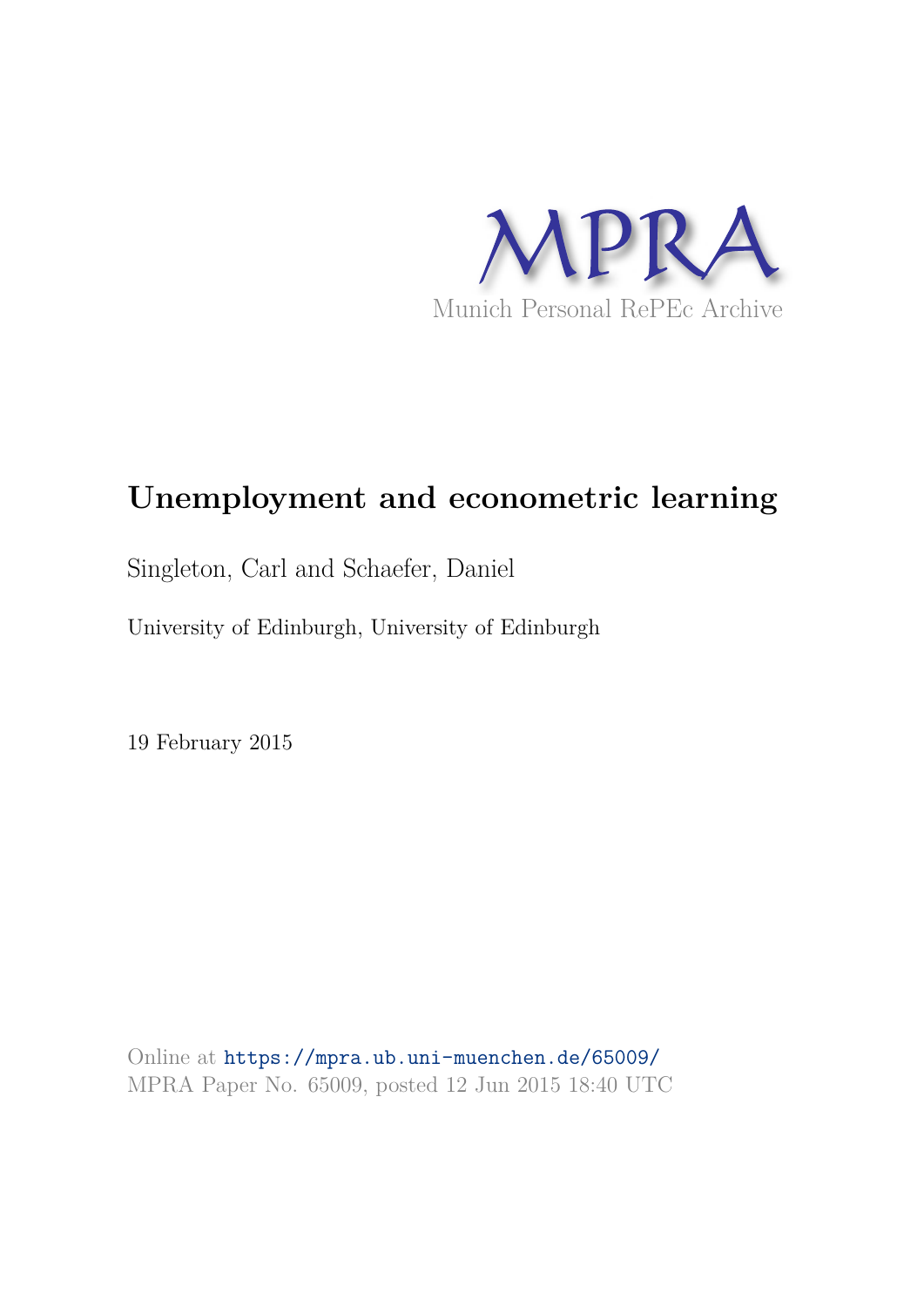# Unemployment and econometric learning\*

Daniel Schäfer† University of Edinburgh

Carl A. Singleton‡ University of Edinburgh

Latest version: 8th June 2015

#### Abstract

We apply well-known results of the econometric learning literature to the Mortensen-Pissarides real business cycle model. The unique rational expectations equilibrium (REE) is always expectationally stable with decreasing gain learning, and this result is robust to over-parametrisation of the econometric model relative to the minimum state variable form used by agents (Strong E-stability). And so, from this perspective, the assumption of rational expectations in the model is not unreasonable. However, using a parametrisation with UK data, simulations suggest that the implied rate of convergence to the REE with least squares learning is however slow. The cyclical response of unemployment to structural shocks is muted under learning, and a parametrisation which guarantees root-t convergence is generally not consistent with attempts to match the observed volatility of labour market data using the standard model.

Key words: real business cycle, unemployment, adaptive learning, expectational stability

JEL Codes: E24, E32, J64, D83

<sup>\*</sup>We would like to thank participants at the 2014 SGPE Residential Methodology conference for comments on an earlier version, & advice and comments from faculty in the School of Economics at the University of Edinburgh. †daniel.schaefer@.ed.ac.uk

<sup>‡</sup> c.a.singleton@sms.ed.ac.uk; with thanks to the Economic and Social Research Council for funding support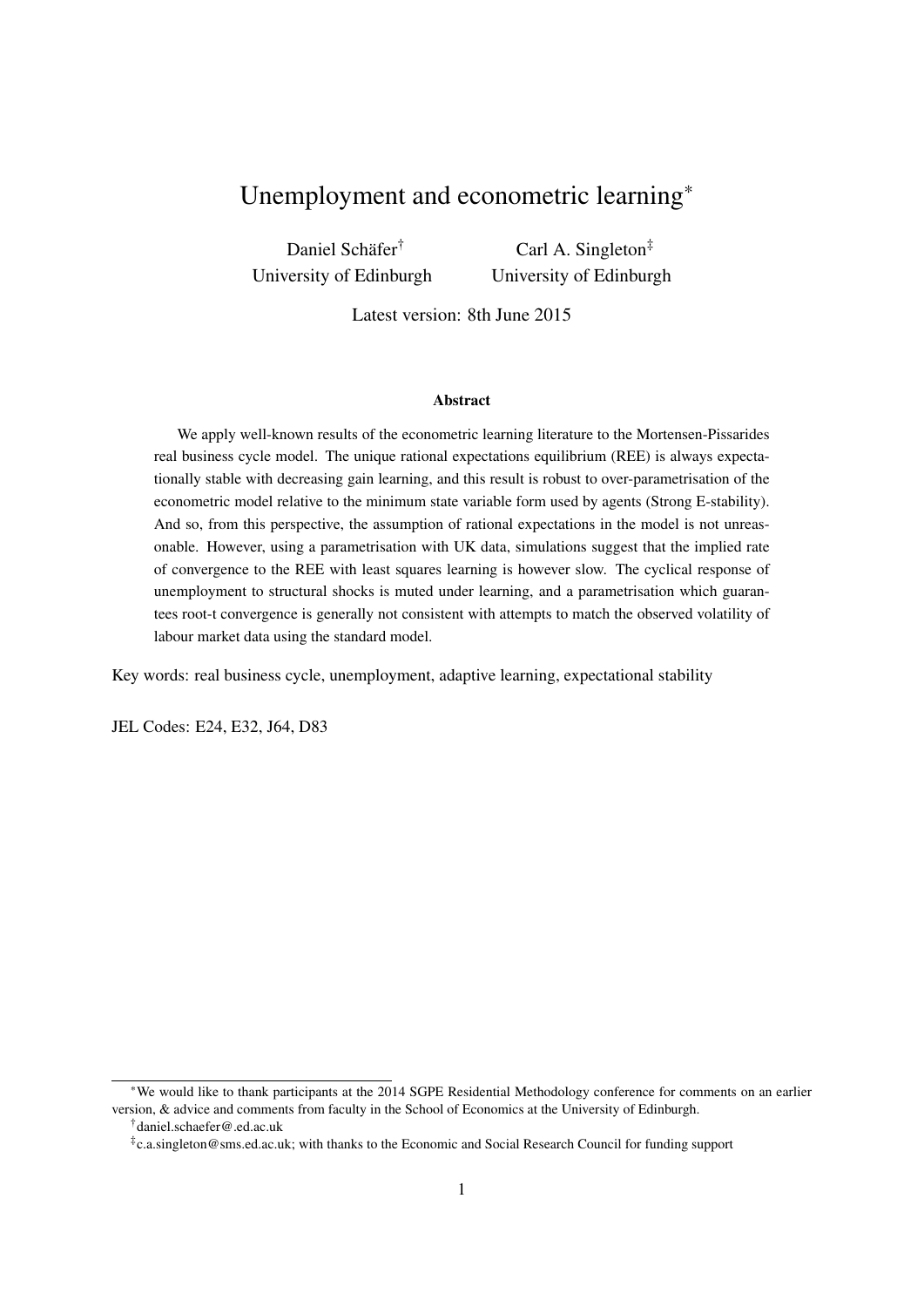# 1 Introduction

The Mortensen & Pissarides (1994) model of search frictions has become the foundation for the investigation of the functioning of labour markets (see Rogerson & Shimer, 2011 for a survey). The existence of search frictions in labour markets is usually motivated by the observation that the market is decentralised due to geographical and sectoral differences in firms, and the fact that each worker has distinct features which make them more or less suitable for these jobs. That is, there is fundamental heterogeneity present in labour markets. Whilst searching for a match, unemployed workers and firms must form expectations of future variables relevant to their decision making process, such as the unemployment rate and the quantity of open vacancies. The decentralised nature of labour markets makes it a priori *not* obvious that workers and firms are able to correctly quantify the values of these relevant variables at all times. Nevertheless, the assumption that firms and unemployed workers have rational expectations is usually made in search and matching models. This is likely to pose overly strong requirements on the cognitive abilities of economic agents, and is unrealistic in the presence of potentially frequent structural and policy shocks. Even small departures from the rational expectation assumption might alter qualitative or quantitative predictions, and these should be explored.

Here we analyse the equilibrium properties and dynamics of the textbook real business cycle (RBC) Mortensen-Pissarides model (see Hagedorn & Manovskii, 2008 for an equivalent discrete time treatment) whilst representing agents as 'good econometricians,' who form forecasts according to their estimates of structural model parameters (Evans & Honkapohja, 2001). We follow the literature on econometric learning and assume that agents employ a recursive least squares algorithm to update their parameter estimates each period when new data becomes available. Econometric learning can provides a behavioural foundation for the assumption of rational expectations if the rational expectations equilibrium (REE) is shown to be learnable or E-stable (Evans & Honkapohja, 2001); i.e. small deviations from this equilibrium are reversed over time, and the economy and agents' parameter estimates converge asymptotically to the true equilibrium values. We derive conditions under which the model's REE is Estable. No parameter restrictions are required beyond those made in the standard model when agents use a minimum state variable rule to form and update their estimates of the level of so-called 'labour market tightness.' Furthermore, we confirm that the model is in fact globally stable and satisfies the properties of Strong E-stability (i.e. is robust to over-parametrisation of the econometric relationship by the agents). And so from this perspective, the assumption of rational expectations when studying or applying this model is not unreasonable.

There exists a significant literature on the representation of the good econometrician in macroeconomic models. Mankiw et al. (2004) offer evidence against the rational expectations hypothesis. Their analysis of surveys of professional forecasters and households containing expected inflation in one year's time shows significant autocorrelation in the forecast errors, which is compatible with econometric learning, but not with rational expectations. Milani (2007, 2011) also argues for the presence of adaptive learning in DSGE models, using Bayesian methods to estimate a New Keynesian model that nests learning with habit formation, indexation and other 'mechanical' ways of generating persistence.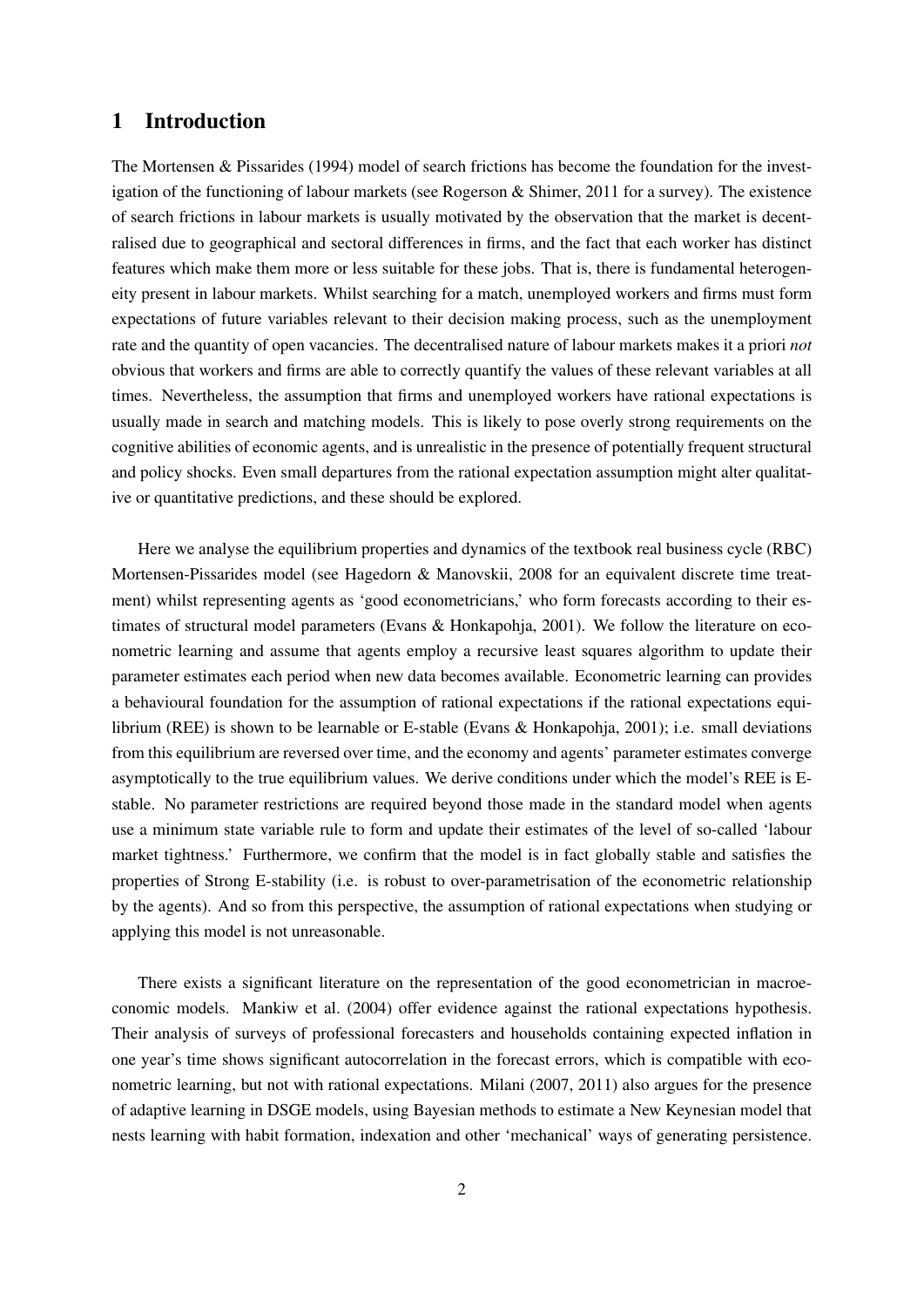His results show that learning is capable of replacing the other sources of persistence whilst at the same time increasing the fit to the data as compared to rational expectations. Pfajfar  $\&$  Santoro (2010) examine a survey of households' inflation forecasts during 1978-2005 and conclude that the hypothesis of the presence of rational expectations can be rejected, and that there is evidence in support of adaptive learning dynamics. This view is further supported by Berardi & Galimberti (2012), who examine post-WWII data of US inflation and output growth. Comparing the performance of different adaptive learning algorithms to match survey forecasts, their results suggest that economic agents form these according to recursive least squares.

Our formulation of learning here is such that agents need only make one-step-ahead forecasts of the labour market tightness using their estimated model parameters and observed productivity. This is not the first paper to apply the principles of econometric learning to this class of model. From a similar model starting point, di Pace et al. (2014) consider an alternate formulation in which agents must make infinite horizon forecasts about the future path of wages, unemployment and profits. This type of learning fits into the anticipated utility approach (Kreps, 1998), and has notably been applied to the RBC model by Eusepi & Preston (2011). di Pace et al. (2014) focus on results with constant gain learning, for which there are no equivalent analytical results to the E-stability conditions we consider. The authors use the model to address the so-called 'unemployment volatility puzzle' (Shimer, 2005). Under infinite horizon, they not only match US forecast errors for unemployment, but also generate significant amplification relative to the baseline model. This is driven by persistence or inertia in agents' expectations of the future path of wages, which implies firms are over-optimistic about future profits, post more vacancies, and thus unemployment is more volatile relative to the REE baseline case. They also find some, but significantly less, propagation of unemployment when they reformulate the model in a one-step-ahead forecast guise.

We present illustrative simulations and analyse the dynamics of the unemployment model with econometric learning, and show that the REE could be a poor approximation to an economy in which agents play the role of good econometricians in terms of levels. Convergence to the REE is slow when we give agents only 50 quarters of historical data, and even after we allow for weighted least squares learning. We also show that structural shocks, when agents are learning but initially begin at the REE, generate a more gradual 'cyclical' adjustment of wages, and thus unemployment volatility would be relatively reduced than under rational expectations. Therefore, we find conflicting results to di Pace et al. (2014). Given that we derive a minimum state variable form of the model, in which agents need only estimate the relationship between labour market tightness and productivity to form their expectations and close the model, the 'wage curve' is already built-in. Econometric learning generates inertia in expectations of the labour market state and wages following shocks.<sup>1</sup> And so the same amplification mechanism described in di Pace et al. (2014) is not present. Given the only true choice variable in the model is the number of vacancies that firms open or close each period, our application of learning appears to be a

 $<sup>1</sup>$ Although we do not expand on this point later, it is straightforward to see that the minimum state variable solution of the</sup> model, which agents learn and use to form expectations, could be re-written in terms of wages and productivity by substituting for the standard 'wage curve' which derives from the Nash Bargaining solution.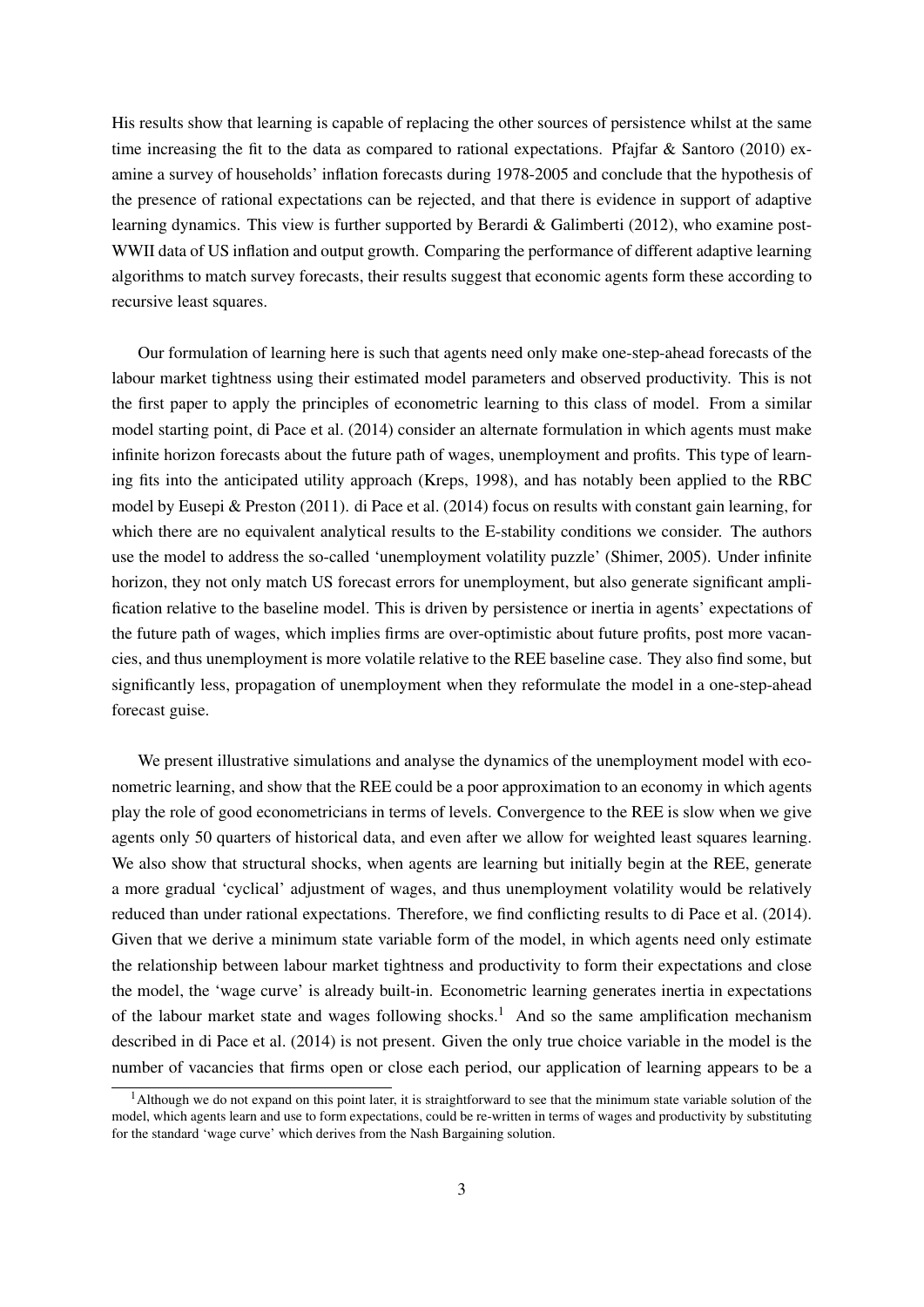natural way to extend the baseline model.

The equilibrium of the textbook search and match RBC model can be characterised by a level of labour market tightness and the productivity state, which are independent of the state of unemployment. This is reflected in the minimum state variable rule agents could use under econometric learning, whereby they choose and form expectations of tightness. In doing so, we are implicitly assuming that they fully understand the out of steady-state dynamics of unemployment and vacancy creation. The concept of labour market tightness is a theoretical construct of the model, and not something we would expect firms and workers to be forecasting in reality. Thus we consider an alternative learning rule which relaxes this latter implied assumption by setting agents the job of learning how to set vacancy creation. This alternative rule is not E-stable for the complete range of possible model parameters. And where it does converge, it does so more slowly than under the minimum state variable representation. The approximation of the REE would in this case appear to be further weakened.

We also consider in more detail the speed of convergence to the REE of the model. The same parameters and magnitudes which reduce the speed of convergence substantially are the same as those which in the REE model also increase the model's ability to match unemployment volatility: a relatively high flow value of unemployment, low worker bargaining power and low matching function elasticity w.r.t. unemployment (see Hagedorn & Manovskii (2008) for a detailed discussion of these). To match the observed volatility of unemployment etc., more extreme values of these parameters would be required when we relax rational expectations in this limited way.

The rest of the paper is structured as follows: in section 2 we add learning to the textbook search and match model of unemployment and derive key expectational stability results; in section 3 we analyse and discuss a simple parametrisation of the model and results of stochastic recursive simulations with learning relative to the REE; and in section 4 we summarise.

# 2 The Model

We briefly outline a standard textbook search and match model of the labour market (Pissarides, 2000) and the resultant discrete time dynamic equation for the state of the labour market, measured by its so-called tightness, thus analogous to the treatment in Hagedorn & Manovskii (2008).

#### 2.1 The labour market

There is a continuum of identical, risk neutral workers with total measure one, and an infinite horizon. The matching function  $M(u_t, v_t)$  gives the number of successful matches in a given period. It is increasing and concave in both of its arguments  $u_t$  and  $v_t$ , which represent the share of the total workforce currently unemployed and the level of vacancies relative to the size of the workforce respectively. Matches and separations occur after agents in the economy have made decisions, at the end of period *t*. A Cobb-Douglas, constant returns to scale matching function is chosen due to its simplicity, well-known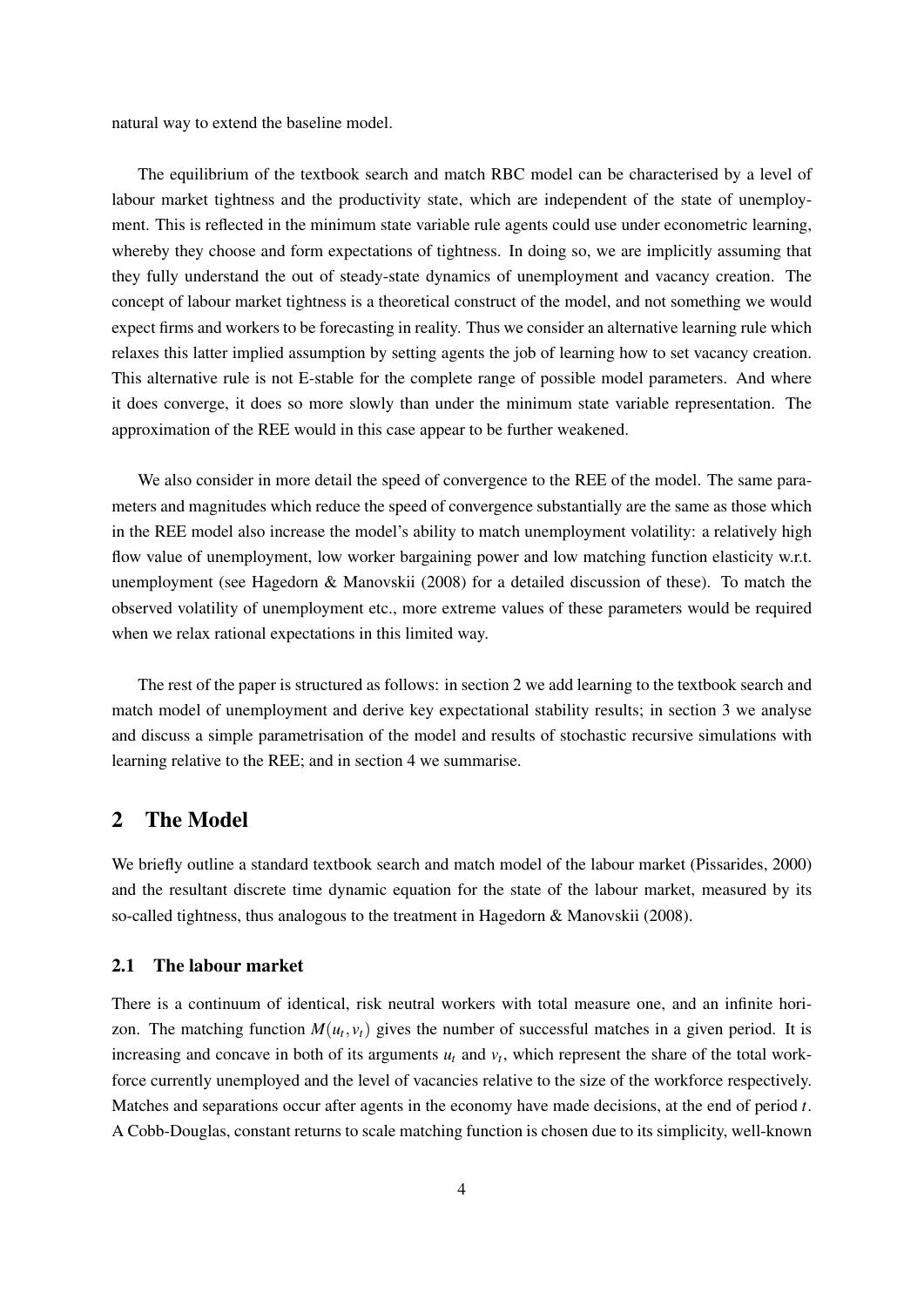features, and being commonplace in the literature;

$$
M(u_t, v_t) = \mu u_t^{\alpha} v_t^{1-\alpha} \qquad \mu > 0 \qquad \alpha \in (0,1). \tag{1}
$$

For the following exposition we define the key the level of labour market tightness, as

$$
\theta_t = \frac{v_t}{u_t}.\tag{2}
$$

The probability of a firm filling an open vacancy is

$$
q(\theta_t) = \frac{M(u_t, v_t)}{v_t} = \mu \theta_t^{-\alpha},
$$
\n(3)

and the corresponding probability that an unemployed worker gets matched to an open vacancy is

$$
\theta_t q(\theta_t) = \frac{M(u_t, v_t)}{u_t} = \mu \theta_t^{1-\alpha}.
$$
\n(4)

The law of motion for the share of workers who are unemployed at the beginning of period  $t + 1$  is

$$
u_{t+1} = u_t + (1 - u_t)\lambda - \theta_t q(\theta_t) u_t.
$$
\n
$$
(5)
$$

# 2.2 The household

For ex-positional simplicity we consider an economy comprising a single representative household of size one, in which all workers are identical, risk neutral and there is perfect consumption insurance across members. The household can therefore be represented by the Bellman equation

$$
W_t(n, y) = w_t n_t + D_t + b(1 - n_t) + \delta W_{t+1}^e(n, y),
$$
\n(6)

with the law of motion for employment given by

$$
n_{t+1} = (1 - \lambda)n_t + \theta_t q(\theta_t)(1 - n_t), \qquad (7)
$$

where  $W_t(n, y)$  represents its current value function, labour productivity is denoted by  $y_t$ , and *e* shows time  $t$  subjective expectations. The household takes as given wages  $w_t$ , dividends from the representative firm  $D_t$  and labour market tightness  $\theta_t$ . The period utility value from non-employment is given by  $b$ , and  $\delta$  is the discount factor. Applying the envelope theorem, the surplus from an additional member of the household being employed is given by

$$
\frac{\partial W_t(n, y)}{\partial n_t} = w_t - b + \delta(1 - \lambda - \theta_t q(\theta_t)) \frac{\partial W_{t+1}^e(n, y)}{\partial n_{t+1}},
$$
\n(8)

i.e. the net value of employment plus the expected continuation value.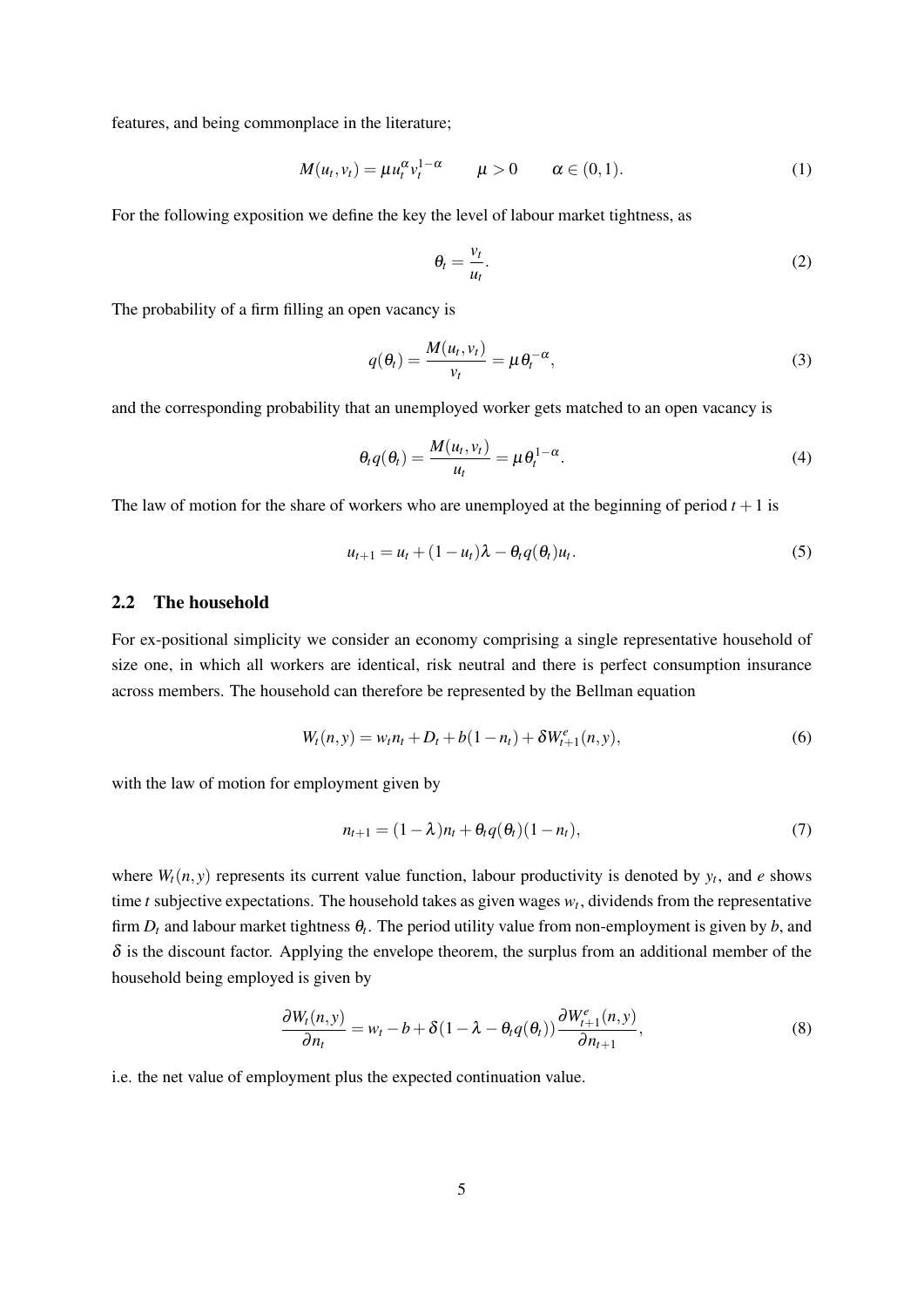#### 2.3 The firm

A representative firm with linear production function maximises profits by choosing the quantity of vacancies to post in each period, at constant ongoing cost *c*, subject to the law of motion for the labour market, and taking  $w_t$  and  $\theta_t$  as given. This problem can be represented as the Bellman equation

$$
\Pi_t(v; n, y) = \max_{v_t \ge 0} \quad y_t n_t - w_t n_t - c v_t + \delta \Pi_{t+1}^e(v; n, y), \tag{9}
$$

with the constraint

$$
n_{t+1} = (1 - \lambda)n_t + q(\theta_t)v_t, \qquad (10)
$$

 $\Pi_t(v; n, y)$  represents its current value function. The first order condition is given by

$$
\frac{\partial \Pi_{t+1}^e(v;n,y)}{\partial n_{t+1}} = \frac{c}{\delta q(\theta_t)}.\tag{11}
$$

Applying the envelope theorem, and using the first order condition gives the surplus to the firm from employing an additional worker

$$
\frac{\partial \Pi_t(v;n,y)}{\partial n_t} = y_t - w_t + \frac{(1-\lambda)c}{q(\theta_t)},
$$
\n(12)

i.e. the net profit from an additional employed worker plus the expected continuation value.

#### 2.4 Wage determination

Wages are determined by generalised Nash bargaining between firm and workers over the additional surpluses (8) & (12), with worker bargaining power  $\beta \in (0,1)$ . Combining the surplus sharing rules which form the solution of this problem, iterating forwards, and using  $(8)$   $(12)$  &  $(11)$  gives what is referred to in the textbook model as the 'wage curve',

$$
w_t = (1 - \beta)b + \beta(y_t + c\theta_t). \tag{13}
$$

#### 2.5 REE and dynamics

The equilibrium of the model can be characterised and determined uniquely by the value of labour market tightness at which point the representative firm is indifferent between opening an additional vacancy or not, due to the assumption of free entry. The non-linear equation determining this value of  $\theta_t$  can be obtained by iterating forwards and taking expectations of the envelope theorem condition with respect to employment for the firm, and then using the firm's first order condition (11) and the wage curve equation (13);

$$
\frac{c}{\delta q(\theta_t)} = (1 - \beta)(y_{t+1}^e - b) + \frac{(1 - \lambda)c}{q(\theta_{t+1}^e)} - \theta_{t+1}^e \beta c.
$$
 (14)

<sup>&</sup>lt;sup>2</sup>Note, it is crucial here that both workers and firms are assumed to form expectations in the same way, using the same rule, otherwise the Nash Bargaining solution would be significantly complicated.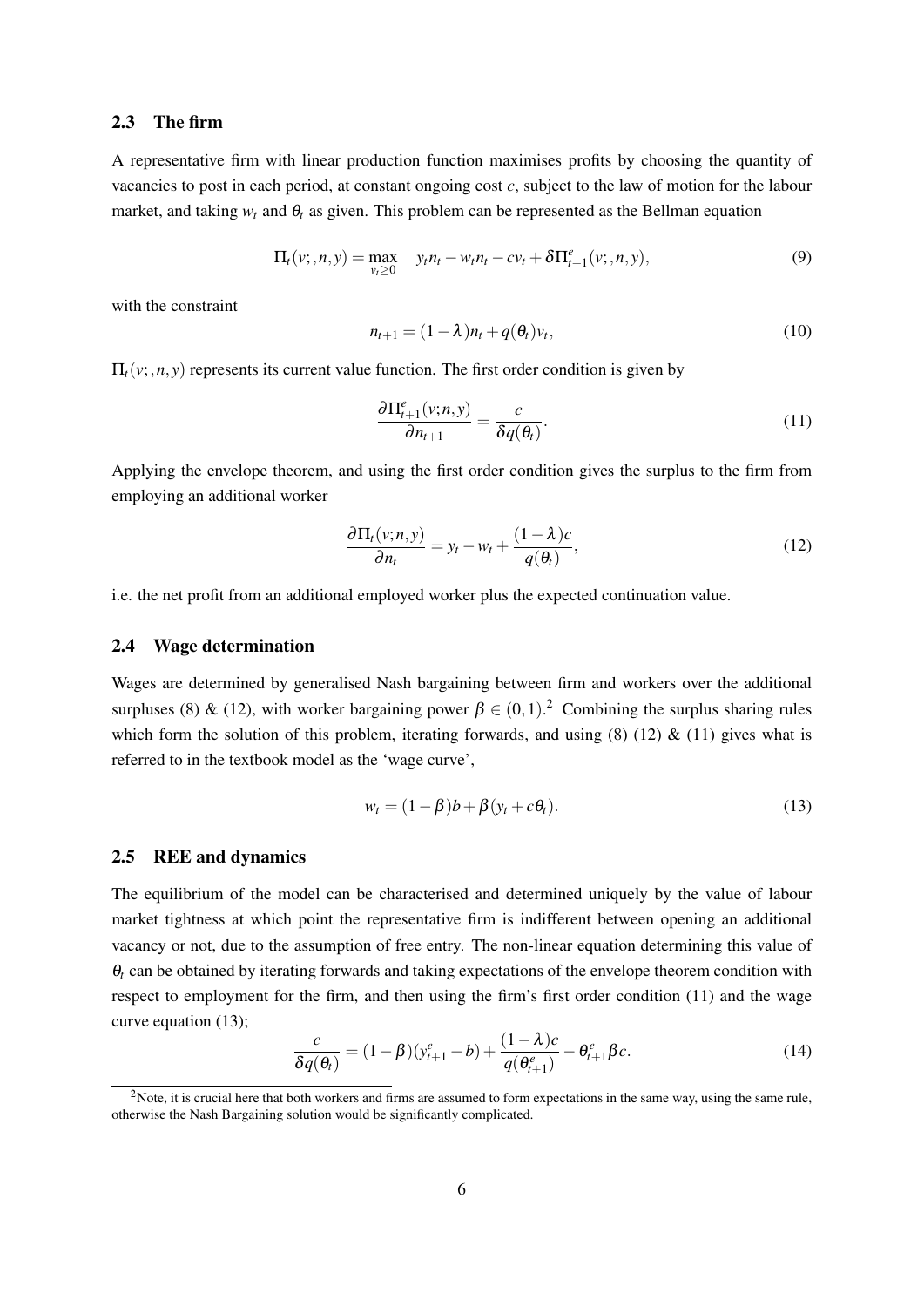To provide intuition for this expression, we stress the similarities to (11). Aggregate labour market tightness  $\theta_t$  will adjust immediately to deviations from this equality via the representative firm instantaneously opening or closing vacancies. Thus, today's labour market tightness is determined by expectations of the value of a filled vacancy in the next period.

We assume that the process of worker productivity takes the form of a stationary  $AR(1)$  in logs

$$
\log(y_t) = \rho \log(y_{t-1}) + \varepsilon_t, \qquad \rho \in [0, 1)
$$
\n(15)

with  $\varepsilon_t$  being an i.i.d. normal shock with variance  $\sigma_{\varepsilon}^2 > 0$ .

Once agents have formed expectations for  $\theta_{t+1}$  and  $y_{t+1}$ , the remaining endogenous variables of interest such as wages and unemployment follow mechanically using the model equations derived above. To solve the system consisting of (14) and (15) we linearise around the steady state values  $\bar{\theta}$  and  $\bar{y} = 1$ (see appendix A.1 for derivation);

$$
\theta_t = \psi_0 + \psi_1 y_{t+1}^e + \psi_2 \theta_{t+1}^e \tag{16}
$$

$$
y_t = (1 - \rho) + \rho y_{t-1} + \varepsilon_t. \tag{17}
$$

In the following, the operator  $E_t x$  denotes mathematical expectations formed at period *t* regarding variable *x*. The linearised dynamics of output (17) can be substituted into (16) for  $y_{t+1}^e$  by noting that under rational expectations  $y_{t+1}^e = E_t y_{t+1} = (1 - \rho) + \rho y_t$ 

$$
\theta_t = \tilde{\psi}_0 + \tilde{\psi}_1 y_{t-1} + \tilde{\psi}_2 \theta_{t+1}^e + \tilde{\psi}_1 \rho^{-1} \varepsilon_t, \qquad (18)
$$

with

$$
\tilde{\psi}_0 = \psi_0 + \psi_1 (1 - \rho)(1 + \rho)
$$
  
\n
$$
\tilde{\psi}_1 = \psi_1 \rho^2
$$
  
\n
$$
\tilde{\psi}_2 = \psi_2.
$$

A REE of the system (17) and (18) is a stochastic process  $\theta_t$  that satisfies this system with  $E_t \theta_{t+1} =$  $\theta_{t+1}^e$ . As is well known, linear RE models in which agents form expectations regarding an endogenous variable can possess multiple equilibria (or *bubble* solutions, i.e. which are not related to economic fundamentals)<sup>3</sup>. If there are multiple *stable* rational expectations equilibria then a model is said to be indeterminate. To see the possibility of this, note that (18) can be written in ARMA(1,1) form as

$$
\theta_t = \tilde{\psi}_2^{-1} \left( \rho^{-1} \tilde{\psi}_1 (1 - \rho) - \tilde{\psi}_0 \right) - \tilde{\psi}_1 \tilde{\psi}_2^{-1} \rho^{-1} y_{t-1} + \tilde{\psi}_2^{-1} \theta_{t-1} + d_1 \varepsilon_t + d_2 \eta_t + \tilde{\psi}_1 \rho^{-1} \left( \tilde{\psi}_2^{-1} - 1 \right) \varepsilon_{t-1}
$$
\n(19)

 $3$ The literature on bubbles and the related concept of indeterminacy is reviewed in Benhabib & Farmer (1999). The classic reference on bubble solutions is Blanchard & Watson (1983); see also Bullard & Mitra (2002) for a recent analysis of indeterminacy in a New Keynesian framework.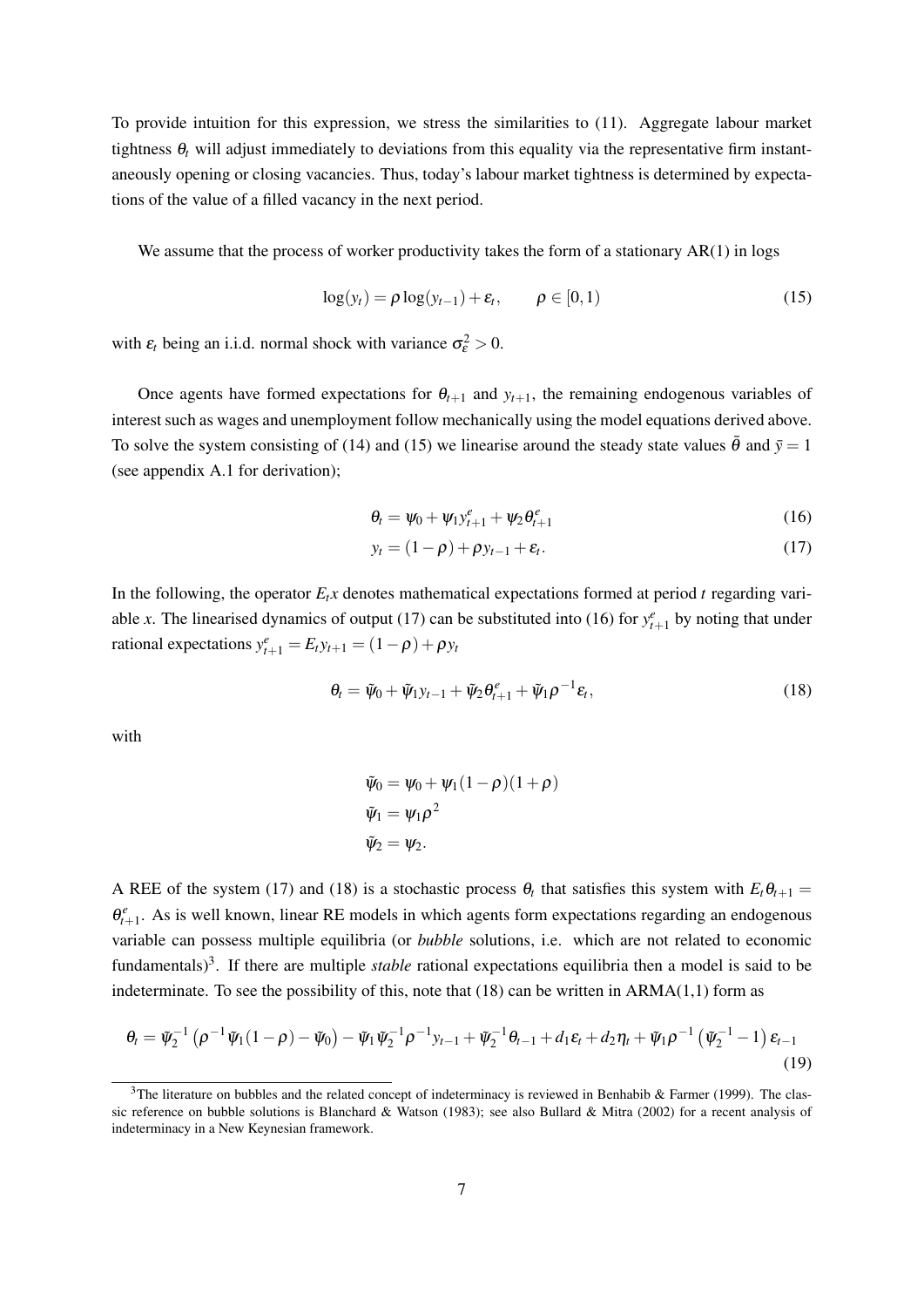with  $d_1$  and  $d_2$  arbitrary parameters and  $\eta_t := E_{t+1}[\theta_{t+2}] - E_t[\theta_{t+2}]$  being a martingale difference sequence such that  $E_t[\eta_{t+1}] = 0$ . No restrictions are imposed on  $d_1$  or  $d_2$  since rational expectations formed according to (19) always result in an identity regardless of these parameters. Therefore, there is a continuum of possible solutions to  $(19)$ . Evans & Honkapohja  $(1986)$  have shown that any finite degree ARMA solution of an equation of the form (18) can at most be ARMA(1,1) and the particular form of (19) nests all possible ARMA solutions of finite degree. However, the ARMA class of solutions is stable if  $|\tilde{\psi}_2| > 1$  and is unstable for  $|\tilde{\psi}_2| < 1$ , in which case the unique stationary solution to (17) and (18) is the fundamental or minimal state variable (MSV) solution. The MSV solution depends on a minimal set of state variables such that it is impossible to delete any of the variables from the set and still obtain solutions to (18) and (15) for all permitted parameter values (McCallum, 1983). The MSV solution can be guessed to be of the form

$$
\theta_t = A + B y_{t-1} + C \varepsilon_t \tag{20}
$$

since the only predetermined variable in the structural equation (18) is  $y_{t-1}$ . In the appendix A.2 it is shown how (20) can be obtained from (19). We first focus on this solution since it is the natural benchmark for learning and the stability of equilibria (McCallum, 1983; Evans & Honkapohja, 2001). If agents are not able to learn the simplest representation (as few state variables as possible), they cannot be expected to be able to learn equilibria containing more state variables and to coordinate their behaviour towards them.

#### 2.6 E-Stability of the MSV Solution

We now relax the assumption of rational expectations by modelling agents as econometricians attempting to estimate the parameters underpinning the true motion of the economy under uncertainty. Therefore, agents are endowed with a perceived law of motion (PLM) of the economy of the MSV form, (20). The task for agents is then to estimate the values of the parameters *A*, *B* and *C*. They form estimates in period *t* given by  $\hat{A}_t$ ,  $\hat{B}_t$  and  $\hat{C}_t$ , and update these estimates every period when new data becomes available. We assume agents perform this updating and estimation task using the recursive least squares estimator. This is the most widely used estimation technique in the learning literature and Berardi & Galimberti (2012) provide evidence that this estimator matches the observed survey forecasts of US time series closely.<sup>4</sup> According to the PLM, the forecast of next period's labour market tightness is

$$
\theta_{t+1}^e = \hat{A}_t + \hat{B}_t ((1 - \rho) + \rho y_{t-1} + \varepsilon_t).
$$
\n(21)

There are potential problems of simultaneity in forward looking models, (Evans & Honkapohja, 2001). Therefore, it is assumed that although agents forecast  $\theta_{t+1}$  by using  $y_t$ , the variable  $y_t$  is *not* in the information set for the estimation of  $\hat{A}_t$  and  $\hat{B}_t$ . However, as proved by Marcet & Sargent (1989), this does not alter the asymptotic stability results obtained in the following as compared to an algorithm allowing for simultaneity so long as agents are assumed to ignore outliers, defined as being an observation outside

<sup>&</sup>lt;sup>4</sup>The presented algorithm is comparable to a restricted form of the well-known Kalman filter. For further discussion of this issue see Berardi & Galimberti (2013).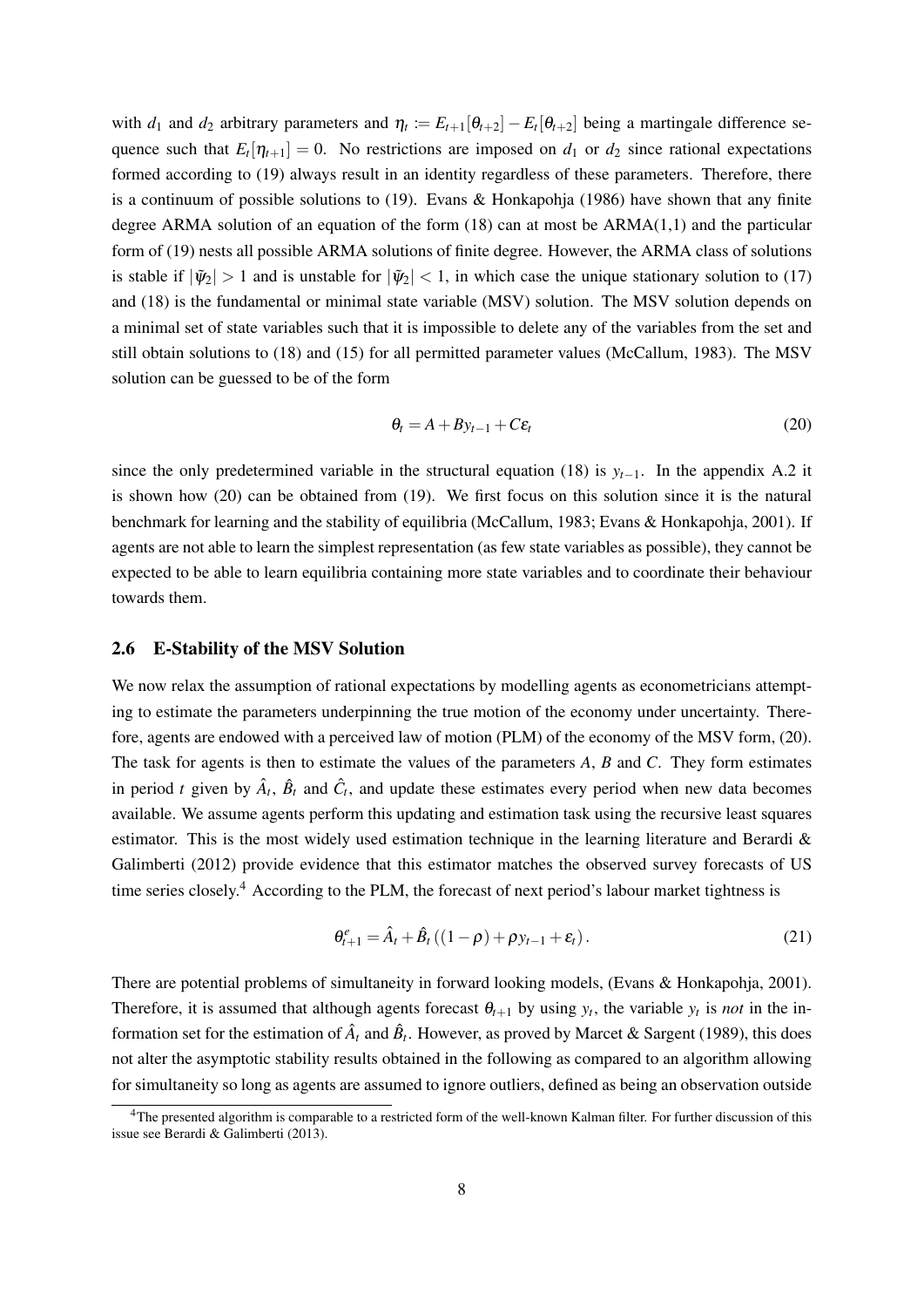some predetermined range. Inserting the econometric forecast into (18) gives the actual law of motion (ALM) for labour market tightness

$$
\theta_t = \tilde{\psi}_0 + \tilde{\psi}_2 \hat{A}_t + \tilde{\psi}_2 (1 - \rho) \hat{B}_t + (\tilde{\psi}_1 + \tilde{\psi}_2 \rho \hat{B}_t) y_{t-1} + (\tilde{\psi}_2 \hat{B}_t + \tilde{\psi}_1 \rho^{-1}) \varepsilon_t.
$$
 (22)

This defines the following *T*-mapping from the PLM to the ALM

$$
T\left(\hat{A}_t, \hat{B}_t, \hat{C}_t\right) = \left(\tilde{\psi}_0 + \tilde{\psi}_2 \hat{A}_t + \tilde{\psi}_2 (1-\rho) \hat{B}_t, \tilde{\psi}_1 + \tilde{\psi}_2 \rho \hat{B}_t, \tilde{\psi}_2 \hat{B}_t + \tilde{\psi}_1 \rho^{-1}\right).
$$
(23)

It is apparent that the *T*-mapping to  $\hat{C}_t$  is determined by the other coefficients, and thus the estimate  $\hat{C}_t$ is independent of *C*, and does not influence the stability results. Therefore, in what follows we refer to the mappings  $T(\hat{A}_t, \hat{B}_t)$ , and for  $\hat{C}_t$ ,  $V(\hat{B}_t)$ . There is a self-referential feature inherent in all learning models which can be seen in equation (22). Although the parameters of their estimation (20) are non-stationary during the transition to steady state values, agents neglect this fact whilst forming their estimates since a least squares method assumes the 'true' *A*, *B* and *C* to be constants. Intuitively, if the coefficient which determines the responsiveness to expectations is sufficiently small, this specification error becomes asymptotically negligible and the economy converges to the REE (Evans & Honkapohja, 2001).

The estimation takes place via recursive least squares (RLS). Let  $z'_{t-1} = (1, y_{t-1}), x'_{t-1} = (\hat{A}_t, \hat{B}_t)$  and

$$
\theta_t = z_{t-1}' x_{t-1} + \eta_t. \tag{24}
$$

The estimation error  $\eta_t$  is perceived by the agents to be *iid*, however due to the self-referential nature of the model there is an endogeneity bias which agents are unaware of and thus  $\eta_t$  is *not* truly *iid*. We now define  $S_t = \sum_{i=1}^t z_{i-1} z'_{i-1}$  which allows us to write the RLS estimator as

$$
S_t = S_{t-1} + z_{t-1} z_{t-1}' \tag{25}
$$

$$
x_t = x_{t-1} + S_{t-1}^{-1} x_{t-1} (\theta_t - z_{t-1}' x_{t-1}).
$$
\n(26)

Further, let  $R_t \equiv t^{-1}S_t$ :

$$
R_t = R_{t-1} + t^{-1} (z_{t-1} z_{t-1}' - R_{t-1})
$$
\n(27)

$$
x_t = x_{t-1} + t^{-1} R_t^{-1} z_{t-1} (\theta_t - z_{t-1}' x_{t-1}),
$$
\n(28)

and thus

$$
x_{t} = x_{t-1} + t^{-1} R_{t}^{-1} z_{t-1} \left\{ z_{t-1}^{\prime} \left[ T \left( \hat{A}_{t}, \hat{B}_{t} \right) - x_{t-1} \right] + V(\hat{B}_{t}) \varepsilon_{t} \right\},\tag{29}
$$

with the gain sequence  $1/t$ , often referred to as decreasing gain learning.<sup>5</sup> This gain guarantees that asymptotically new information is disregarded by agents.

<sup>&</sup>lt;sup>5</sup>In the case of constant gain learning the weight given each observation is geometrically declining in the time since it was observed, and the gain sequence would be  $0 < \gamma < 1$ .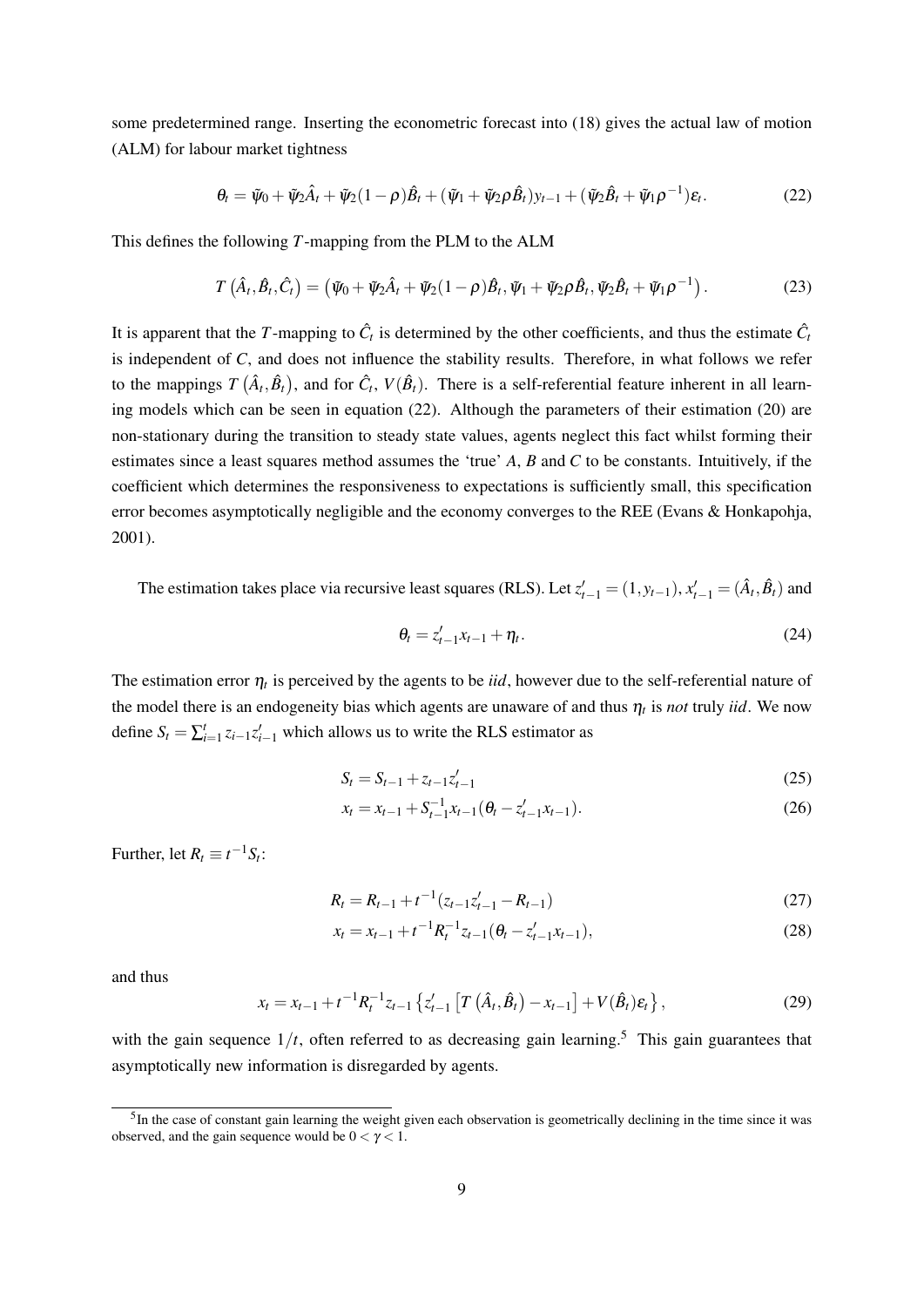For the rational expectations equilibrium to be asymptotically stable under learning, the E-stability principle has to be fulfilled as shown by Evans & Honkapohja (2001). According to this principle, the stability of the system in (27) and (29) with decreasing gain is governed by the following ordinary differential equation (ODE), where  $\tau$  denotes 'notional' time

$$
\frac{d}{d\tau}(\hat{A},\hat{B}) = T(\hat{A},\hat{B}) - (\hat{A},\hat{B}).
$$
\n(30)

The REE is then the unique fixed point of these differential equations. With this specification, it can be shown that the REE of (18) is stable under the learning, i.e. small deviations from the steady state value  $\overline{\theta}$  are reversed, if the sufficient condition

$$
\tilde{\psi}_2 < 1\tag{31}
$$

holds. The necessary condition for E-stability is  $\tilde{\psi}_2 \rho < 1$ . In appendix A.4 we show that the sufficient condition always holds for this model, and we have global convergence to the REE (see A.5). As was explained in the previous section, the model is determinate if  $|\tilde{\psi}_2|$  < 1. We therefore can state the following:

Proposition 2.1. *If the economy described by the system* (17) *and* (18) *exhibits determinacy and the PLM is of the MSV form, and if agents learn using least squares updating, then so long as*  $\tilde{\psi}_2 < 1$  *the unique REE is E-stable.*

Corollary 2.2. *The textbook equilibrium model of labour market search and match frictions, with homogeneous agents and no on the job search (Pissarides, 2000: Chapter 1), is E-stable.*

### 2.7 Strong E-stability of the MSV Solution

One potential criticism of the econometric learning literature is that it is not necessarily clear how agents could settle upon a particular law of motion for the economy. Strong E-stability of a system is defined if the previous result is robust to over-parametrisation of the PLM (Evans & Honkapohja, 2001). Assume that agents are forming their expectations of  $\theta_{t+1}$  according to the general ARMA representation (19), and are not endowed with a PLM of the MSV form. Moreover, due to econometric considerations they start with an arbitrarily over-parametrised version

$$
\theta_t = a + \sum_{j=1}^s b_j y_{t-j} + \sum_{j=1}^r c_j \theta_{t-j} + \sum_{j=1}^q d_j \varepsilon_{t-j} + \sum_{j=1}^l f_j \eta_{t-j} + d_0 \varepsilon_t + f_0 \eta_t.
$$
 (32)

Accordingly, expectations of  $\theta_{t+1}$  take the form

$$
\theta_{t+1}^e = a + \sum_{j=1}^s b_j y_{t+1-j} + \sum_{j=1}^r c_j \theta_{t+1-j} + \sum_{j=1}^q d_j \varepsilon_{t+1-j} + \sum_{j=1}^l f_j \eta_{t+1-j},
$$
\n(33)

which can be substituted into equation (18) to obtain the new ALM and a corresponding T-mapping in exactly the same way as before (see appendix A.6). Let  $\mathbf{b}' = (b_1, ..., b_s)$ ,  $\mathbf{c}' = (c_1, ..., c_r)$ ,  $\mathbf{d}' = (d_0, ..., d_q)$ , and also  $f' = (f_0, ..., f_l)$ . Further, define  $\phi' = (a, b', c', d', f')$ . According to the E-stability principle, the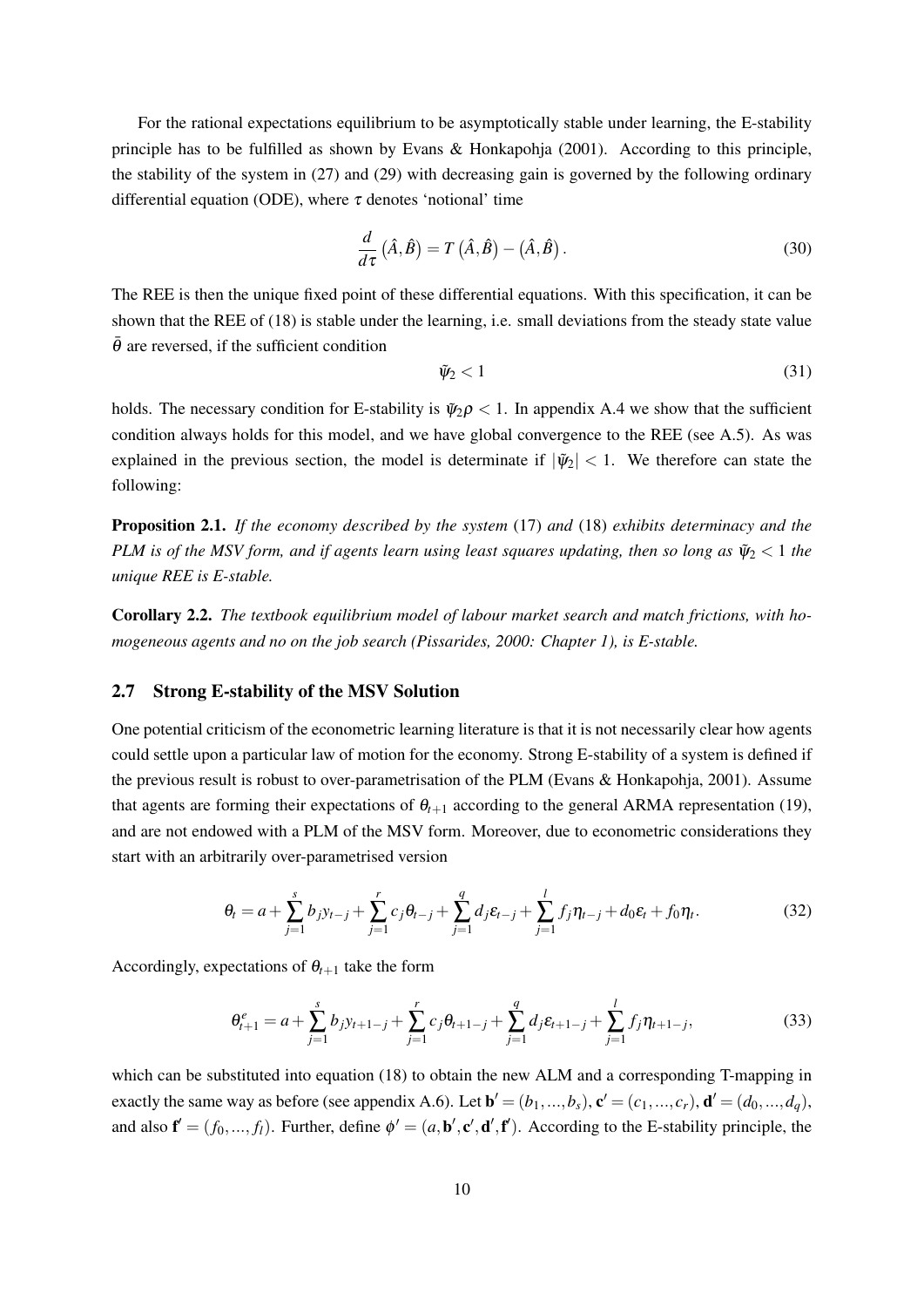ODE governing the stability of the above system is given by

$$
\frac{d\phi}{d\tau} = T(\phi) - \phi.
$$
 (34)

To investigate whether agents will detect the over-parametrisation and converge towards the MSV solution, the stability of (34) at the REE must be studied. In appendix A.6 we show the following:

Proposition 2.3. *If the economy described by the system* (17) *and* (18) *exhibits determinacy and the PLM is of the over-parametrised ARMA form, and if agents learn using least squares updating, then so long as*  $\Psi_2$  < 1 *the unique REE is E-stable.* 

Corollary 2.4. *The textbook equilibrium model of labour market search and match frictions, with homogeneous agents and no on the job search (Pissarides, 2000: Chapter 1), is Strongly E-stable.*

### 3 Analysis

In the following section we present a brief analysis of the unemployment model with econometric learning described above. We consider two illustrative simulations to demonstrate the implied speed of convergence and dynamics of the endogenous variables in the standard search model with learning. First, we demonstrate e-stability when starting 'realistically' far away from the REE. Second, with agents initially having assumed to have learned the RE equilibrium, we consider the impact of a shift implied by an arbitrary change in some estimated parameter value. We then discuss the speed of convergence of the model, results under constant gain learning, and the implications if agents use an alternative PLM which does not implicitly assume they understand the out of stead-state dynamics of unemployment and vacancy creation.

#### 3.1 Simulations

Since this is not a strict empirical exercise, we follow a relatively ad hoc and illustrative only parametrisation strategy using seasonally adjusted UK quarterly data for the period 1998-2013.<sup>6</sup>

We normalise average productivity to be 1. For the productivity process we estimate an AR(1) in log deviations from trend<sup>7</sup> of output per worker, and find an auto-regressive parameter  $\rho$  for the period of 0.84 and standard deviation of the shocks  $\sigma_{\epsilon}$  to be 0.0063 (assuming them to be normally distributed). We estimate the aggregate matching function below using OLS as per Sahin et al. (2014) for  $2002q1-2013q2<sup>8</sup>$  As is common in the literature, we approximate a two state labour market simply by

<sup>6</sup>All data used from ONS, downloaded 01/08/2014. Labour market data for those aged 16-64 only. For a more complete calibration of the unemployment model using UK data see Burgess & Turon (2010).

<sup>&</sup>lt;sup>7</sup>Dynamically de-trended using Hodrick & Prescott (1997) filter with standard quarterly smoothing parameter.

<sup>8</sup>Also following Borowczyk-Martins et al. (2013) we consider time trends in the estimation to account for the enodogeneity of unobserved shifts in the matching efficiency with the number of vacancies that firms open, but these all drop out. We also carry out tests that the matching function is Cobb-Douglas, and reject the alternative. In line with the existing literature, we find that the data suggests the matching function has decreasing returns to scale, although we proceed as though it is constant; see Petrongolo & Pissarides (2001) for a thorough review of estimates of the aggregate matching function.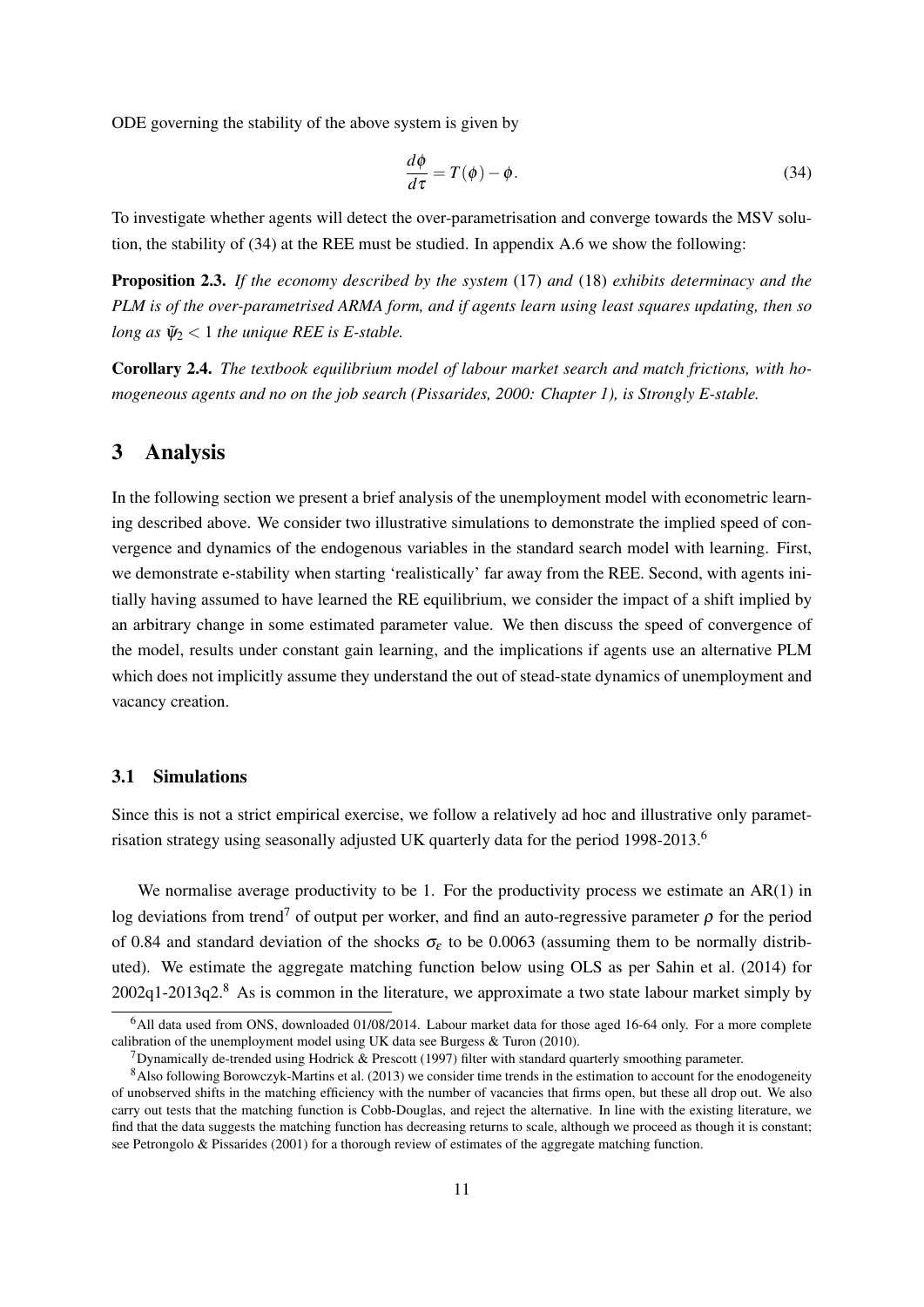ignoring those who are inactive. We proxy the number of matches, or new hires, as the total inflow into employment  $m_t$  in any quarter, and use the total number of vacancies in the economy.

$$
\log\left(\frac{m_t}{u_t}\right) = \log\left(\mu\right) + (1-\alpha)\log\left(\frac{v_t}{u_t}\right) + \zeta_t.
$$
\n(35)

We find estimates of  $\alpha = 0.39$  and  $\mu = 1.08$ . For the exogenous separation we use the UK Labour Force Survey two quarter hazard rate estimate for leaving employment, which for 2002q1-2013q2 gives a quarterly average rate of  $\lambda = 0.035$ . Brief summary statistics of the key model quarterly stock and rate variables for the UK consistent with the parametrisation method here, are described in table 1.<sup>9</sup> The discount factor is set as  $\delta = 0.99$  and to restrict the number of free parameters, we let the bargaining power match the Hosios condition,  $\beta = \alpha = 0.39$ . We also set the flow value of unemployment to 0.8.<sup>10</sup> The remaining parameter, the flow vacancy cost *c* is set to match the observed level of average labour market tightness. The full list of parameters and implied values of the endogenous variables for the deterministic equilibrium are given below in table 2.

Table 1: Level & quarterly rate summary statistics: Consistent with model parametrisation, 2002q1-2013q2

|                                                                                                         | Mean  | Std err. |
|---------------------------------------------------------------------------------------------------------|-------|----------|
|                                                                                                         | 0.35  | 0.039    |
| Tightness - $\theta_t = \frac{v_t}{u_t}$<br>Job finding rate - $\theta_t q(\theta_t) = \frac{m_t}{u_t}$ | 0.59  | 0.045    |
| Job separation rate - $\lambda_t$                                                                       | 0.035 | 0.0021   |
| 'Equilibrium unemployment' - $u_t^* = \frac{\lambda_t}{\lambda_t + \frac{m_t}{\lambda_t}}$              | 0.058 | 0.0088   |
| Actual unemployment rate, 16-64                                                                         | 0.058 | 0.0039   |

Source: authors' calculations using UK Labour Force Survey and Labour Market Statistics

For completeness we write-out in full the stochastic recursive sequence that represents the model, stating from period *t*0:

$$
(I) \t u_{t+2} = \lambda (1 - u_{t+1}) + \left[ 1 - \mu (z_t^{\prime} T(x_t) + V(x_t) \varepsilon_{t+1})^{1-\alpha} \right] u_{t+1}
$$
  
\n
$$
(II) \t R_{t+1} = R_t + \frac{1}{t+1} (z_t z_t^{\prime} - R_t)
$$
  
\n
$$
(III) \t x_{t+1} = x_t + \frac{1}{t+1} R_{t+1}^{-1} z_t \{ z_t^{\prime} [T(x_t) - x_t] + V(x_t) \varepsilon_{t+1} \}
$$
  
\n
$$
(IV) \t y_{t+1} = (1 - \rho) + \rho y_t + \varepsilon_{t+1}
$$
  
\n
$$
(V) \t \varepsilon_{t+2} \sim i.i.d. N(0, \sigma^2).
$$

<sup>9</sup>All regressed on cubic trend to account for low frequency shifts for the short period in question.

 $10$ How to select or estimate appropriate values of both the bargaining power and the flow value of unemployment are open to significant academic debate. Shimer (2005) and subsequently Hagedorn & Manovskii (2008) are often considered in the literature as the extreme examples for parametrisations, and highlight how this greatly affects the ability of the model to match the observed volatility of unemployment and vacancy creation. With the arbitrary parametrisation here we are somewhere in between these two extreme values.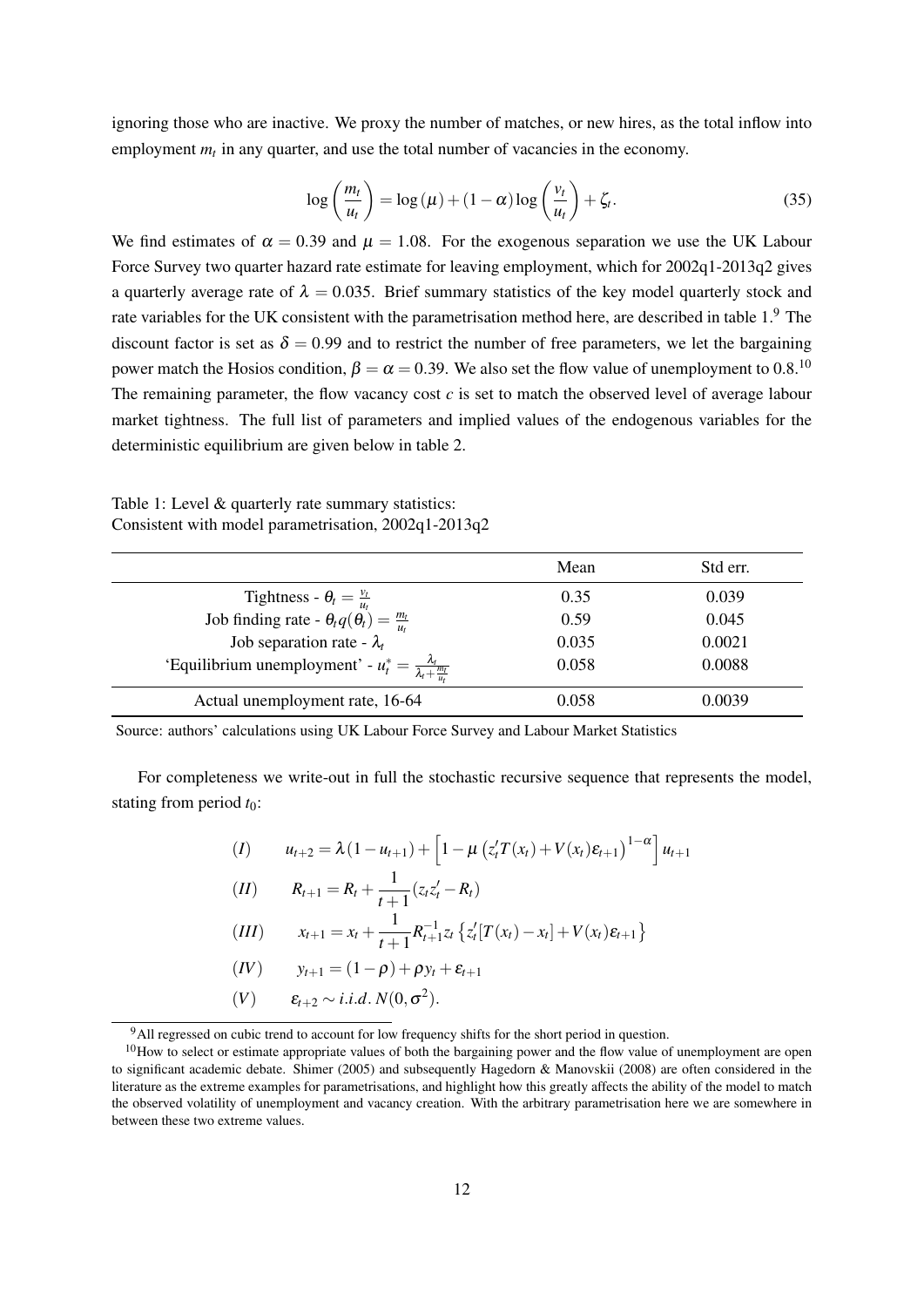| Deterministic parameter | Assumed value             |  |  |  |
|-------------------------|---------------------------|--|--|--|
| y                       |                           |  |  |  |
| b                       | 0.8                       |  |  |  |
| $\mathbf c$             | 0.74                      |  |  |  |
| λ                       | 0.035                     |  |  |  |
| $\mu$                   | 1.08                      |  |  |  |
| $\alpha$                | 0.39                      |  |  |  |
| $\frac{\beta}{\delta}$  | 0.39                      |  |  |  |
|                         | 0.99                      |  |  |  |
| $\rho$                  | 0.84                      |  |  |  |
| $\sigma$                | 0.006                     |  |  |  |
| Endogenous variable     | Deterministic equilibrium |  |  |  |
| $\theta$                | 0.35                      |  |  |  |
| u                       | 0.058                     |  |  |  |
| V                       | 0.02                      |  |  |  |
| W                       | 0.98                      |  |  |  |

Table 2: Assumed/estimated parameter values and deterministic equilibrium

Source: authors' calculations

When written out in sequence order, the simultaneity which requires us to exclude  $y_t$  from the information set used to estimate  $x_t$  becomes clearer. The adaptive learning process, which takes place at the beginning of each period, can also be represented by figure 1.

To initiate the sequence from  $t_0$  we must choose initial values  $u_1$ ,  $x_0$ ,  $z_0$   $S_0$  and  $\varepsilon_1$ . The asymptotic properties of decreasing or constant gains least squares recursion will hold irrespective of the initial conditions. As suggested by Carceles-Poveda & Giannitsarou (2007) the approach taken to set initial values *z*<sup>0</sup> and *S*<sup>0</sup> should depend on the particular model in question and the empirical purpose of the researchers. One approach we might take is to use historic or randomly generated data, with  $t_0$  set sufficiently large such that  $S_0$  is invertible; in this case  $t_0 \geq 2$ . This approach is most useful when attempting to compare the performance of models with learning and the assumption of agents as being 'good econometricians' against real data. However, this gives few clues as to how large  $t_0$  should be, and the subsequent simulation is likely to be sensitive to this assumed level of memory of agents, particularly for decreasing gain least squares. Another attractive option is to choose initial values from an assumed distribution around the REE.

To set the initial conditions here we use the same data used to parametrise the model to estimate (36); where *cubtr<sub>t</sub>* represents a cubic time trend to account for the possibility that agents recognise low frequency structural breaks in the relationship; productivity is normalised but not de-trended; and we include significant MA terms to account for otherwise unaccounted for auto-correlation when the MSV is applied to real world data, which the good econometrician may in practice account for by what we have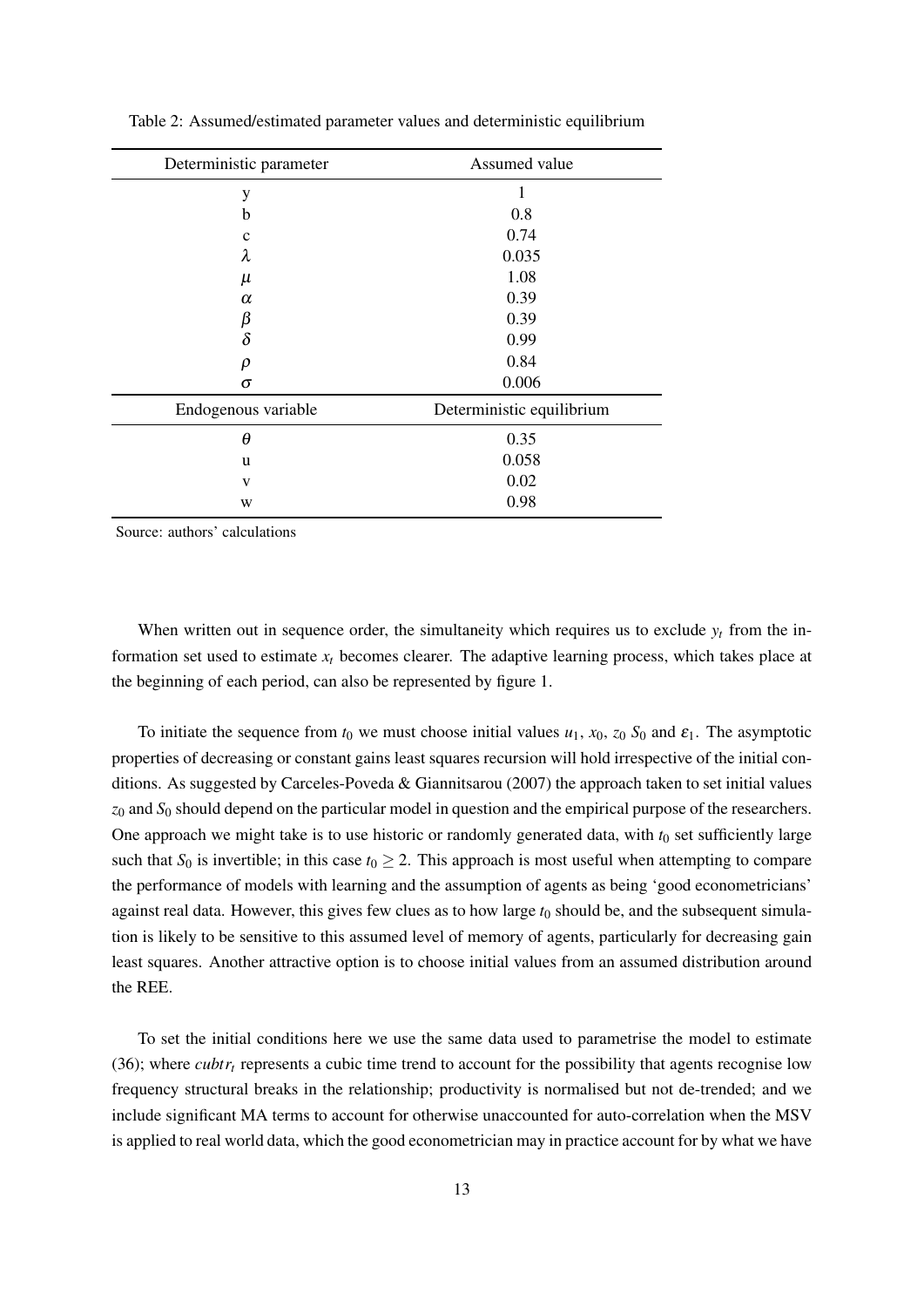#### Figure 1: Timeline of the labour market & agents' learning



referred to before as an over-parametrised PLM.<sup>11</sup>  $t_0 = 50$  is the maximum number of UK observations available to us.

$$
\theta_t = A + \frac{cubtr_t + By_{t-1} + \kappa_1 \zeta_{t-1} + \kappa_2 \zeta_{t-2} + \zeta_t}{t} = 2001q^2 \dots 2013q^3. \tag{36}
$$

Using this approach, we set  $S_0 = \begin{pmatrix} 50 & 50 \\ 50 & 50.075 \end{pmatrix}$ ,  $x'_0 = (-1.22, 1.77)$ ,  $z'_0 = (1, 1)$ ,  $\varepsilon_1 = 0$  and

$$
u_1 = \frac{\lambda}{\lambda + \mu \left( z_0' T(x_0) \right)^{1-\alpha}} \quad (= 0.052).
$$

To analyse the impact of adding adaptive learning to the basic search frictions model of the labour market we should focus on the simulated time paths of wages and the tightness parameter, which are independent of *u*1. With the parametrisation as described above the REE parameters of the MSV solution are given by  $x'_{REE} = (-0.9, 1.25)$ . That is to say the elasticity of  $\theta$  to productivity at the long-run average level is around 3, which is significantly lower than observed in the data.

Figure 2 (see appendix B) demonstrates a simulation for the baseline case of agents with rational expectations.<sup>12</sup> Unsurprisingly, as is common with this class of models, and as described in table 3,

 $11$ In determining initial conditions, one could also consider the class of GARCH, error correction, or even VAR models, however we believe this would be an unnecessarily significant leap from the straightforward least squares updating we assume that a 'good econometrician' carries outs in practice, and which constitutes the learning algorithm we study here.

<sup>&</sup>lt;sup>12</sup>Random number seed set to 42 in Python Numpy application for all simulations.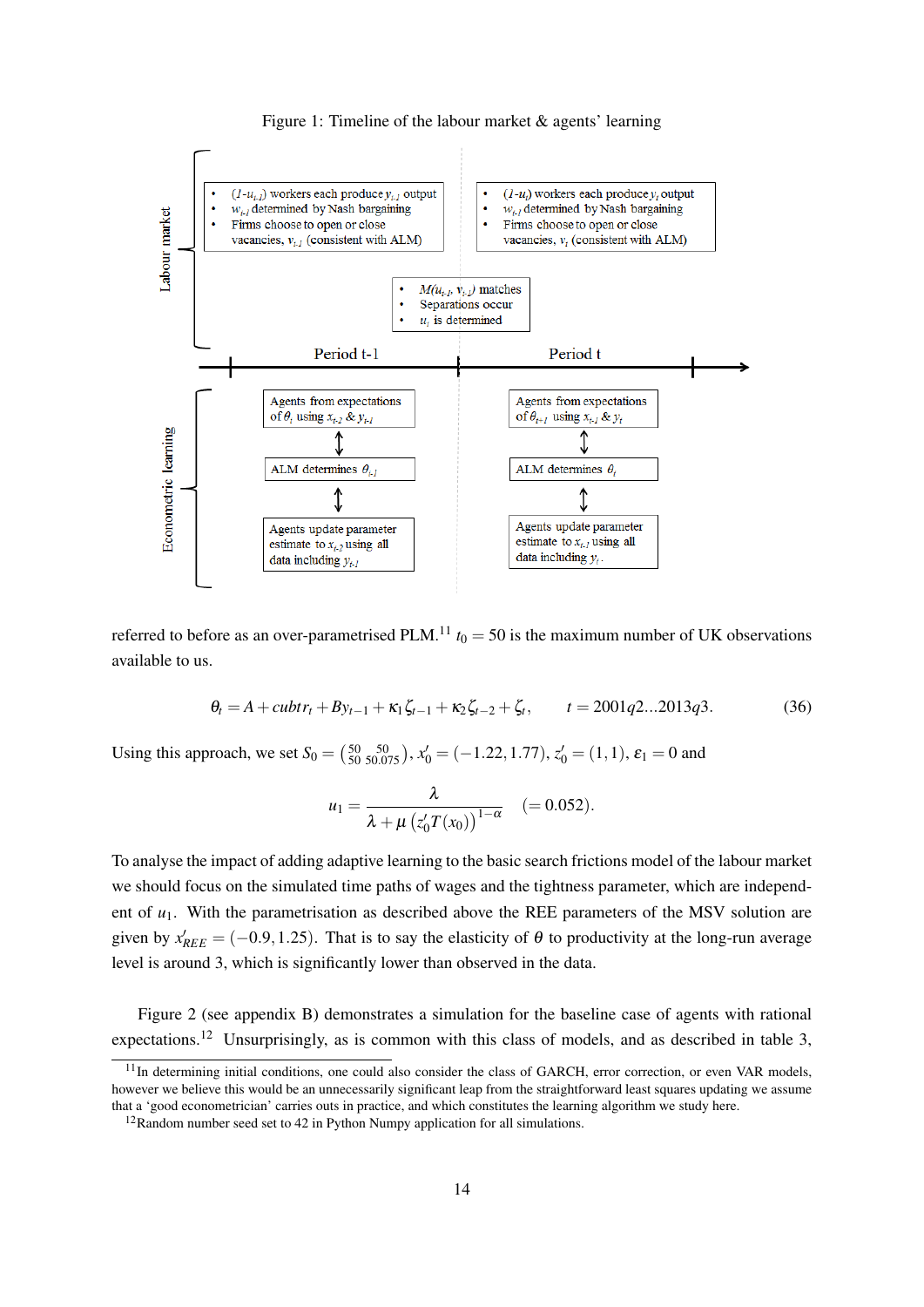the REE does not come close to matching the key observed moments for labour market tightness and unemployment. Figure 3 shows results from a simulation with decreasing gain learning taking initial values as described above. The key result is that when giving agents a relatively small amount of historical data (12.5 years), and initial estimates of the model parameters which are not unrealistically far from the true REE values, decreasing gain learning convergence is very slow. As shown by figure 4 this takes roughly 500 years despite being exponential. This indicates that under adaptive learning, an economy could be persistently away from its REE level of unemployment, on the high or low side, even though agents are behaving rationally in the limited sense prescribed by the 'good econometrician.' In this sense, rational expectations is a poor approximation to a model with learning in terms of levels. One recommendation from this result is that when calibrating the Mortensen-Pissarides model, targeting second moments of the data should always be preferable, whereas not hitting levels of the endogenous variables should not be too concerning.

|                                               | St.dev           | St.dev | Min               | Max   |
|-----------------------------------------------|------------------|--------|-------------------|-------|
|                                               | $t \le t_0 + 20$ |        | $t \le t_0 + 100$ |       |
| Rational expectations eq.                     |                  |        |                   |       |
| w                                             | 0.01             | 0.008  | 0.96              | 0.99  |
| $\boldsymbol{u}$                              | 0.0014           | 0.0012 | 0.056             | 0.061 |
| $\theta$                                      | 0.018            | 0.014  | 0.032             | 0.038 |
| Learning $(I)$ - least squares                |                  |        |                   |       |
| w                                             | 0.011            | 0.009  | 0.98              | 1.02  |
| $\boldsymbol{u}$                              | 0.0014           | 0.0014 | 0.05              | 0.056 |
| $\theta$                                      | 0.023            | 0.019  | 0.37              | 0.45  |
| Learning (IV) - constant gain $\gamma = 0.05$ |                  |        |                   |       |
| w                                             | 0.013            | 0.010  | 0.97              | 1.01  |
| $\boldsymbol{u}$                              | 0.0018           | 0.0022 | 0.051             | 0.059 |
| $\theta$                                      | 0.027            | 0.026  | 0.33              | 0.44  |

Table 3: Simulation results

Source: authors' calculations

As a further example in figure 5 we simulate the model with no memory, and allow the agents' to have guessed the correct initial parameter estimates  $x'_0 = x'_{REE}$ , but suppose that there is an immediate negative 10% shock to the flow value of unemployment. Under rational expectations, due to the rise in the surplus of a match, firms immediately open more vacancies, and the unemployment rate falls. Under learning, the initial increase in  $\theta$  is smaller. Therefore, unemployment falls more slowly as agents effectively attempt to disentangle the effects of the structural shock from the stochastic process. In this sense, the response to the shock leads to a less volatile response for unemployment. Thus, if actual labour market series feature the effects of frequent permanent shocks of this kind, econometric learning will not improve the ability of the model to match their cyclicality.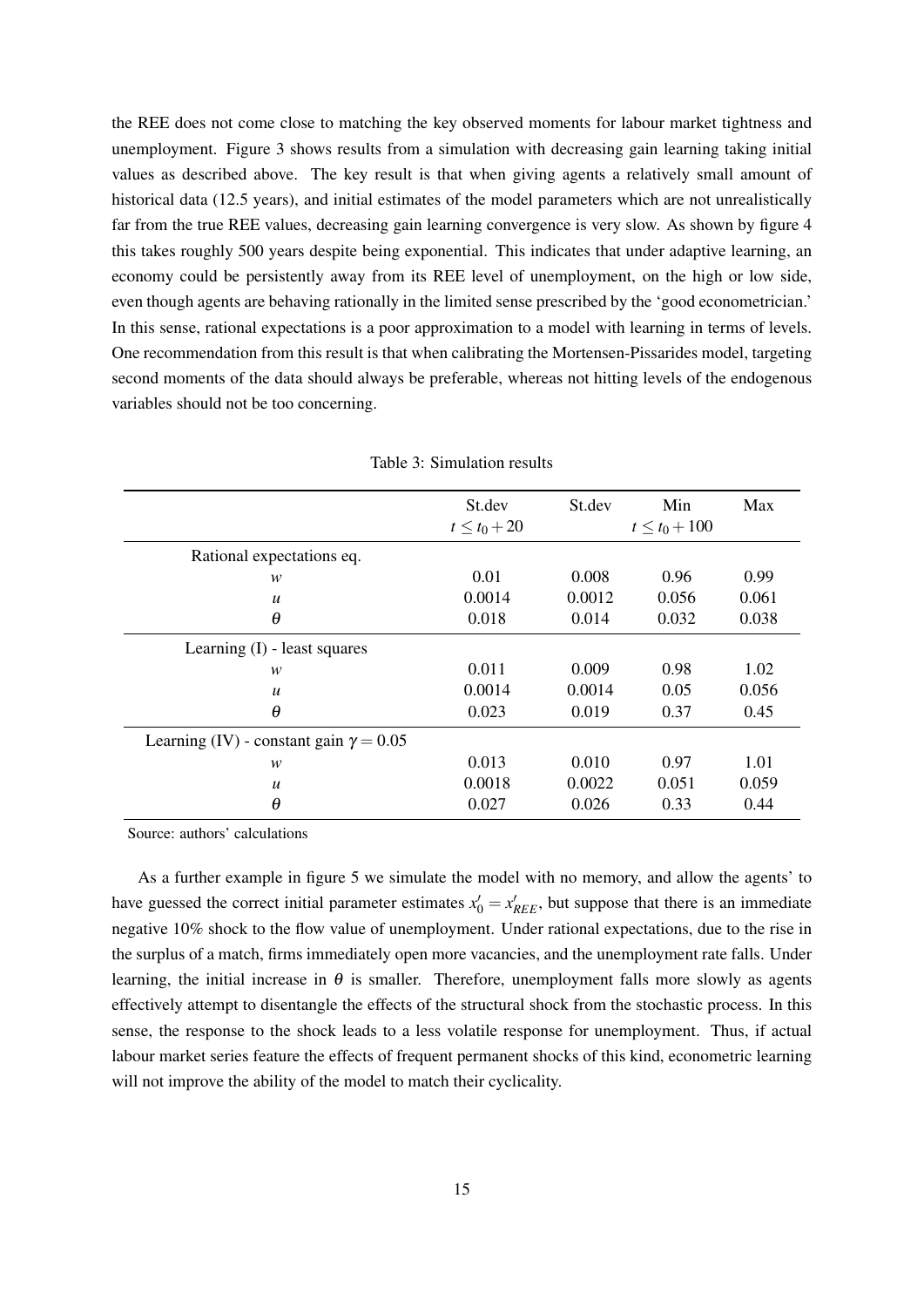#### 3.2 Speed of convergence

As shown theoretically in (Benveniste et al., 2012), the learning of the agents results in root-t convergence to the true REE parameter estimates if all the eigenvalues of the Jacobian of the system have real part  $\langle 1/2,1^3 \rangle$  As shown, in appendix A.4 when we derive the E-stability conditions, this requires that  $\tilde{\psi}$  < 1/2. In the example parametrisation above (figure 3) this is ensured, with  $\tilde{\psi}$  = 0.39. In fact, more generally, it can also be shown with simulations that the speed of convergence decreases substantially as the value of  $\tilde{\psi}$  moves closer to 1, the threshold for E-Stability. To illustrate this, in figure 6 we consider a doubling of  $\tilde{\psi}$  by decreasing worker bargaining power to  $\beta = 0.1$ , keeping all other parameters except *c* constant, which we again use to match our target value of  $\theta$ . As expected, the rate of convergence is slowed substantially, and the economy remains more persistently away from the REE. A higher speed of convergence is one way in which the REE model could become an improved approximation of an alternative with econometric learning.

#### 3.3 Constant gain learning

In figure 7, for completeness we also compare the results of our first simulation with decreasing gain learning to an equivalent example with a gain parameter  $\gamma_t = 0.05$ .<sup>14</sup> As expected, when agents weight recent data more highly, i.e. with weighted least squares learning, convergence to the REE is faster, and agents' parameter estimates are more volatile. This faster convergence also results in more volatile series of labour market tightness, wages and unemployment. However, the gain parameter we use here to guarantee faster convergence implies agents roughly only use data over the past 20 quarters to update their beliefs, and is notably outside the range suggested by the adaptive learning literature (see for example di Pace et al. (2014) for a discussion). The simulation results with constant gain learning, with more reasonable levels of memory weighting, are not dissimilar to those with decreasing gain.

#### 3.4 An alternative non-steady-state perceived law of motion

So far we have described a model of econometric learning in which agents endeavour to forecast the object  $θ$ , the labour market tightness. However, this is a construct of the model and its assumptions. It is an attractive feature of the search and matching models that the equilibrium can be described by this choice variable, determined by the state of the productivity process, but independent of the level of unemployment. However, firms in the model are in fact described in terms of choosing vacancies, or whether or not to enter the labour market. And for given levels of  $\theta$  and productivity, this choice does depend on the state of the labour market. In fact, in the rational expectations equilibrium, if we consider a situation where the model is at its steady state (i.e. the unemployment and vacancy rates are on the Beveridge curve), then following some one-off shock, the level of vacancies is non-monotonic in moving

<sup>&</sup>lt;sup>13</sup>I.e. the rate at which in classical econometrics the mean of the least squares parameter estimate converges to the true value.

 $14$ For constant gain learning there is no analytic solution for expectational stability and so we must select a reasonably small gain parameters to ensure convergence.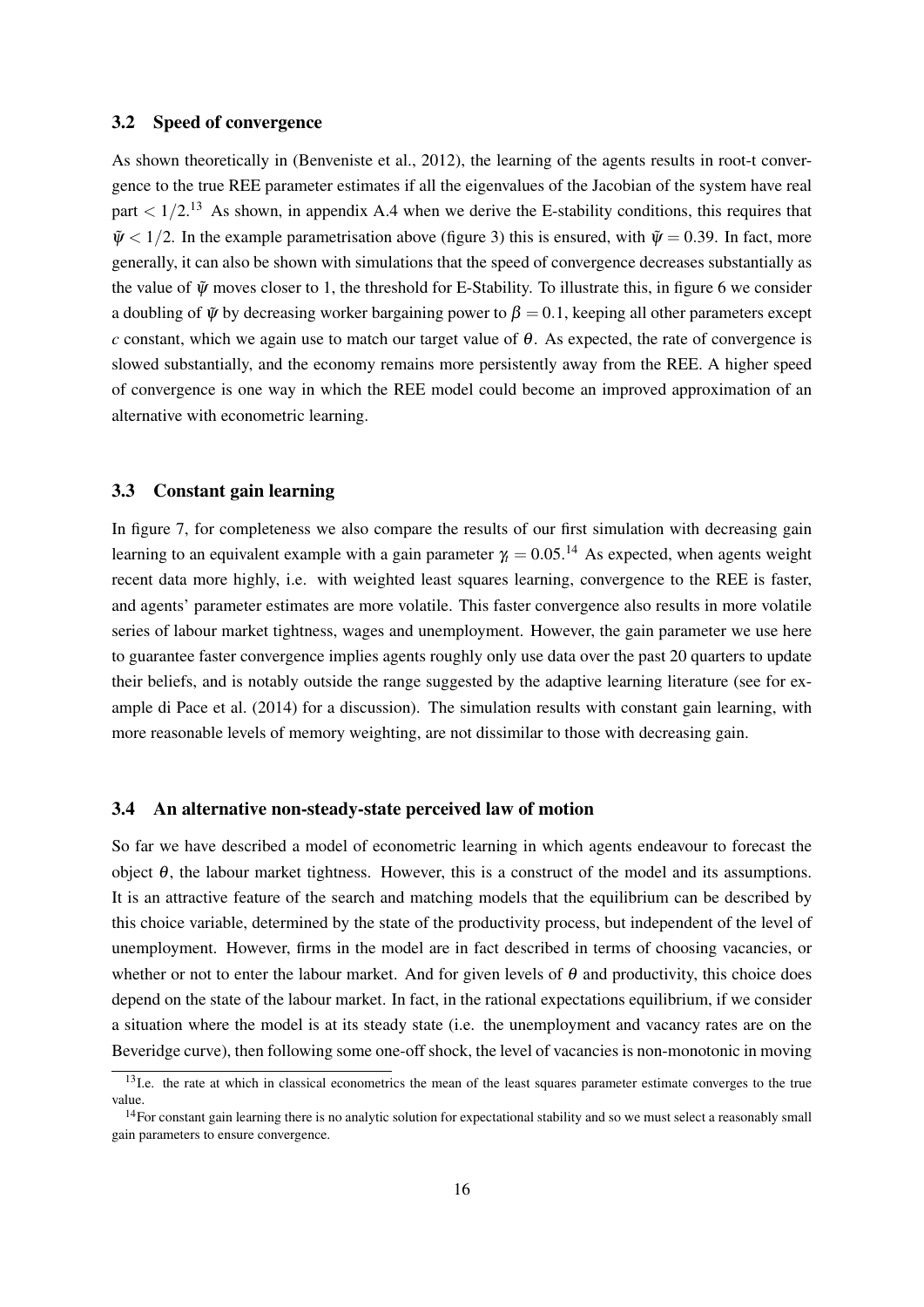to the new steady state. In characterising agents as learning how to choose and forecast  $\theta$ , we imply that they fully understand the non-steady state dynamics of the model. Here we consider the implications of relaxing this assumption (for what follows, see appendix A.7 for full derivation of results and parameter values).

Linearising the system determining the full equilibrium given by (10), (14) & (15) we derive an alternative system defining the economy

$$
v_t = \kappa_0 + \kappa_1 y_{t+1}^e \kappa_2 v_{t+1}^e + \kappa_3 n_{t+1}^e + \kappa_4 n_t \tag{37}
$$

$$
n_t = \phi_0 + \phi_1 n_{t-1} + \phi_2 v_{t-1} \tag{38}
$$

$$
y_t = (1 - \rho) + \rho y_{t-1} + \varepsilon_t. \tag{39}
$$

We endow agents with a PLM by which they use both the productivity and employment rate states to forecast vacancy creation,

$$
v_t = \hat{A}_t + \hat{B}_t y_t + \hat{C}_t n_{t-1}.
$$
\n(40)

Given (37)-(40), we can then derive the ALM for this version of the economy, and subsequently a  $\tilde{T}$ mapping

$$
T\left(\hat{A}_t, \hat{B}_t, \hat{C}_t\right) = \left(\tilde{\kappa}_0 + \tilde{\kappa}_2 \left[\hat{A}_t + (1-\rho)\hat{B}_t\right], \tilde{\kappa}_1 + \tilde{\kappa}_2 \rho \hat{B}_t, \tilde{\kappa}_3 + \tilde{\kappa}_2 \hat{C}_t\right).
$$
\n(41)

Assuming agents update their parameter estimates for the PLM using the same form of recursive least squares as we used previously, and applying the same E-stability principle, it can be shown that the sufficient condition to guarantee local convergence to the REE is given by  $\tilde{\kappa}_2 < 1$ . Comparing this with the condition for stability of the MSV-PLM,  $\tilde{\kappa}_2 > \tilde{\psi}_2$ . Hence, convergence to the REE is slower when agents do not implicitly know the out of steady-state dynamics of employment and vacancy creation. The REE model is then a poorer approximation to an economy with econometric learning. What is more, for a subset of parameter values we cannot claim that the model is E-stable. It is less likely to be E-stable in the circumstance of inefficiently high firm entry, although for the parametrisation we have used above, the model would certainly converge.

### 4 Summary and discussion

We take the textbook RBC version of the Mortensen-Pissarides model of search and match frictions for the labour market and show that the unique REE is not only always E-stable, but this result is robust to over-parametrisation of the MSV-PLM used by agents (Strong E-stability) with decreasing gain learning. This PLM is assumed to be in the minimum state variable form, and as such agents only use productivity and estimated model parameters to form expectations of future labour market conditions. These local convergence conditions also extend trivially to global convergence. Hence, from the perspective that agents may in practice apply something that looks like econometric learning, the rational expectations assumption in this class of model is not unreasonable. We use recent UK data to parametrise the model, and show that although the model is E-stable, implied convergence can be very slow. Therefore, the rational expectations model of unemployment could be a poor approximation to one in which agents learn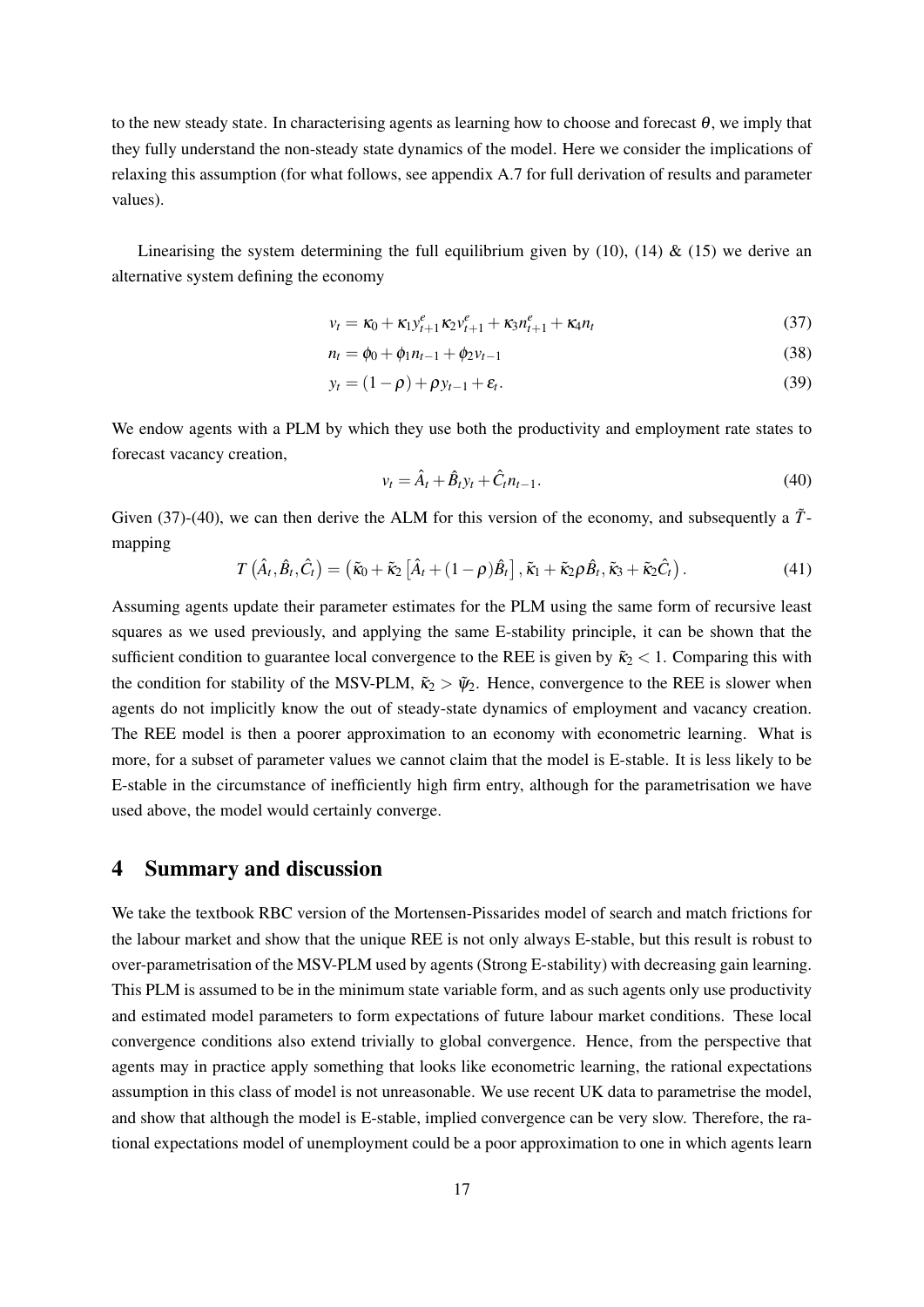econometrically, particularly in the presence of frequent structural or permanent shocks. What is more, the MSV-PLM implicitly assumes that agents understand the out of steady-state path of employment and vacancy creation in the model. When we consider a version of the PLM which relaxes this assumption, we see that convergence is further slowed, and local E-stability of the model is not guaranteed, making the approximation of the rational expectations model even weaker.

The so-called 'Shimer puzzle' addresses the extent to which the RBC version of the Mortensen-Pissarides can match key moments of economic time series, in particular the volatility of unemployment, and lack thereof for wages. Hagedorn & Manovskii (2008) discuss at length how the model can be calibrated to match these moments. They focus on the roles of a high flow utility from non-employment (*b*), and low worker bargaining power ( $\beta$ ) and matching elasticity ( $\alpha$ ) to match these volatilities. In our linearised system, the sensitivity of  $\theta$  to productivity shocks is determined by the true REE parameter *B*, which becomes large as  $\tilde{\psi}$  goes to 1. It is straightforward to show that the same combination of high *b*, low  $\beta$  &  $\alpha$  not only implies higher volatility of  $\theta$  and unemployment, but also slower convergence to the REE in the model with learning.<sup>15</sup> Thus, in a world with least squares learning, more 'extreme' values of these parameters would be implied to match the observed cyclicality of unemployment, wages etc.. And so the result of relaxing rational expectations in this limited way is to also move us further from addressing the unemployment volatility puzzle.

# References

- Benhabib, J., & Farmer, R. E. A. (1999). Indeterminacy and sunspots in macroeconomics. In J. B. Taylor, & M. Woodford (Eds.) *Handbook of Macroeconomics*, vol. 1, Part A, chap. 06, (pp. 387– 448). Elsevier, 1 ed.
- Benveniste, A., Métivier, M., & Priouret, P. (2012). *Adaptive algorithms and stochastic approximations*, vol. 22. Springer Science & Business Media.
- Berardi, M., & Galimberti, J. K. (2012). On the plausibility of adaptive learning in macroeconomics: A puzzling conflict in the choice of the representative algorithm. Centre for Growth and Business Cycle Research Discussion Paper Series 177, The Univeristy of Manchester.
- Berardi, M., & Galimberti, J. K. (2013). A note on exact correspondences between adaptive learning algorithms and the Kalman filter. *Economics Letters*, *118*(1), 139 – 142.
- Blanchard, O., & Watson, M. W. (1983). Bubbles, rational expectations and financial markets. NBER Working Papers 0945, National Bureau of Economic Research.
- Borowczyk-Martins, D., Jolivet, G., & Postel-Vinay, F. (2013). Accounting for endogeneity in matching function estimation. *Review of Economic Dynamics*, *16*(3), 440 – 451.

<sup>&</sup>lt;sup>15</sup>Note, for  $\tilde{\psi}_2$  to be decreasing in  $\alpha$  we require  $\bar{\theta} < \frac{1-\alpha}{\alpha}$ , which will generally be true for reasonable parameter values and long-run equilibrium value of labour market tightness.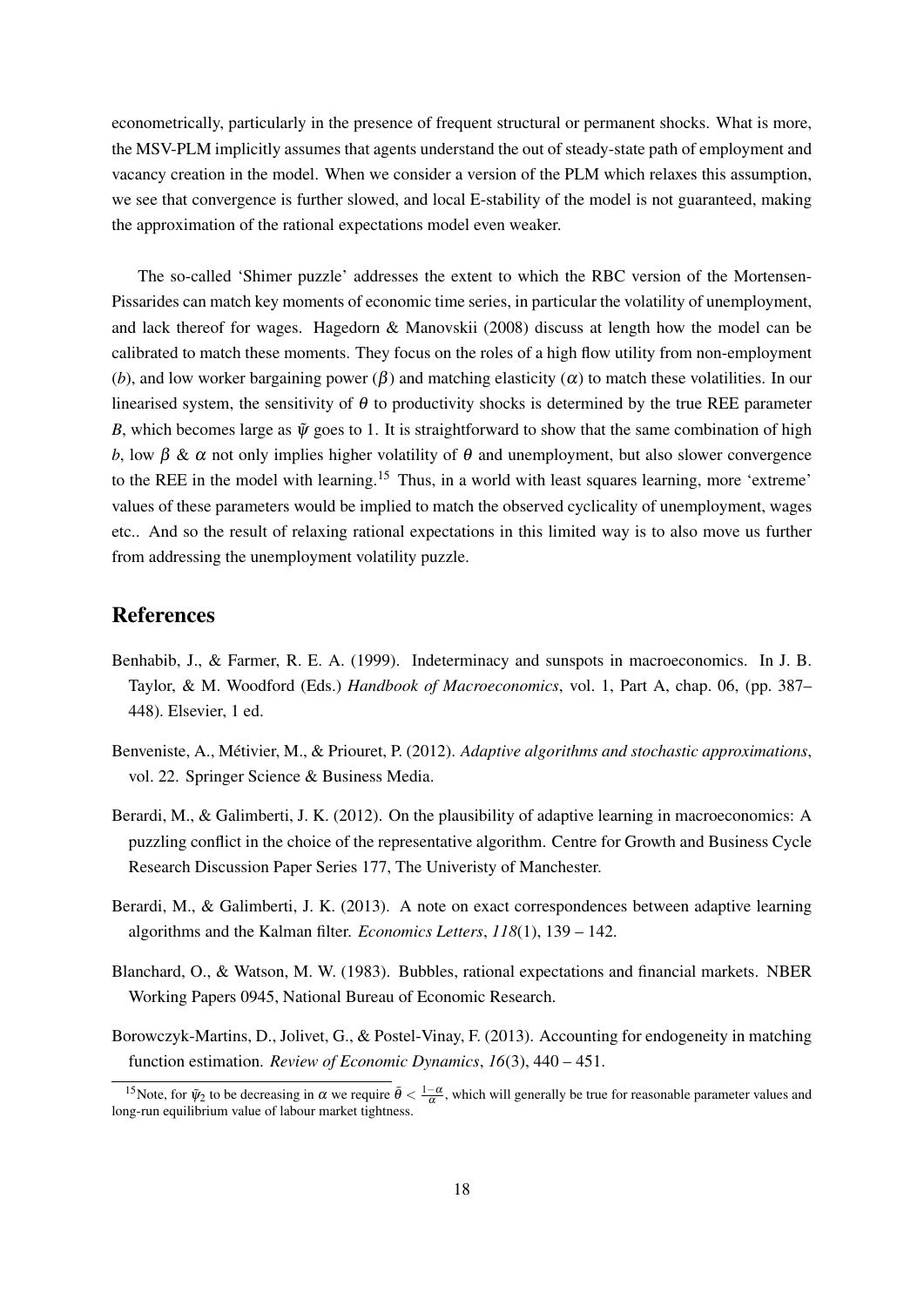- Bullard, J., & Mitra, K. (2002). Learning about monetary policy rules. *Journal of Monetary Economics*, *49*(6), 1105 – 1129.
- Burgess, S., & Turon, H. (2010). Worker flows, job flows and unemployment in a matching model. *European Economic Review*, *54*(3), 393 – 408.
- Carceles-Poveda, E., & Giannitsarou, C. (2007). Adaptive learning in practice. *Journal of economic dynamics* & *control*, *31*(8), 2659 – 2697.
- di Pace, F., Mitra, K., & Zhang, S. (2014). Adaptive Learning and Labour Market Dynamics. CDMA Working Paper Series 201408, Centre for Dynamic Macroeconomic Analysis.
- Eusepi, S., & Preston, B. (2011). Expectations, learning, and business cycle fluctutations. *The American Economic Review*, *101*, pp. 2844 – 2872.
- Evans, G., & Honkapohja, S. (1986). A complete characterization of ARMA solutions to linear rational expectations models. *The Review of Economic Studies*, *53*(2), 227–239.
- Evans, G. W., & Honkapohja, S. (1998). Economic dynamics with learning: new stability results. *The Review of Economic Studies*, *65*(1), 23–44.
- Evans, G. W., & Honkapohja, S. (2001). *Learning and expectations in macroeconomics*. Frontiers of economic research. Princeton University Press, Princeton, NJ.
- Hagedorn, M., & Manovskii, I. (2008). The cyclical behavior of equilibrium unemployment and vacancies revisited. *American Economic Review*, *98*(4), 1692–1706.
- Hodrick, R. J., & Prescott, E. C. (1997). Postwar U.S. business cycles: An empirical investigation. *Journal of Money, Credit* & *Banking*, *29*(1), 1 – 16.
- Kreps, D. M. (1998). Anticipated utility and dynamic choice. *Econometric Society Monographs*, *29*, 242–274.
- Mankiw, N. G., Reis, R., & Wolfers, J. (2004). Disagreement about inflation expectations. In *NBER Macroeconomics Annual 2003, Volume 18*, (pp. 209–270). The MIT Press, Cambridge, MA.
- Marcet, A., & Sargent, T. J. (1989). Convergence of least squares learning mechanisms in self-referential linear stochastic models. *Journal of Economic Theory*, *48*(2), 337 – 368.
- McCallum, B. T. (1983). On non-uniqueness in rational expectations models: An attempt at perspective. *Journal of Monetary Economics*, *11*(2), 139 – 168.
- Milani, F. (2007). Expectations, learning and macroeconomic persistence. *Journal of Monetary Economics*, *54*(7), 2065–2082.
- Milani, F. (2011). Expectation shocks and learning as drivers of the business cycle. *The Economic Journal*, *121*(552), 379–401.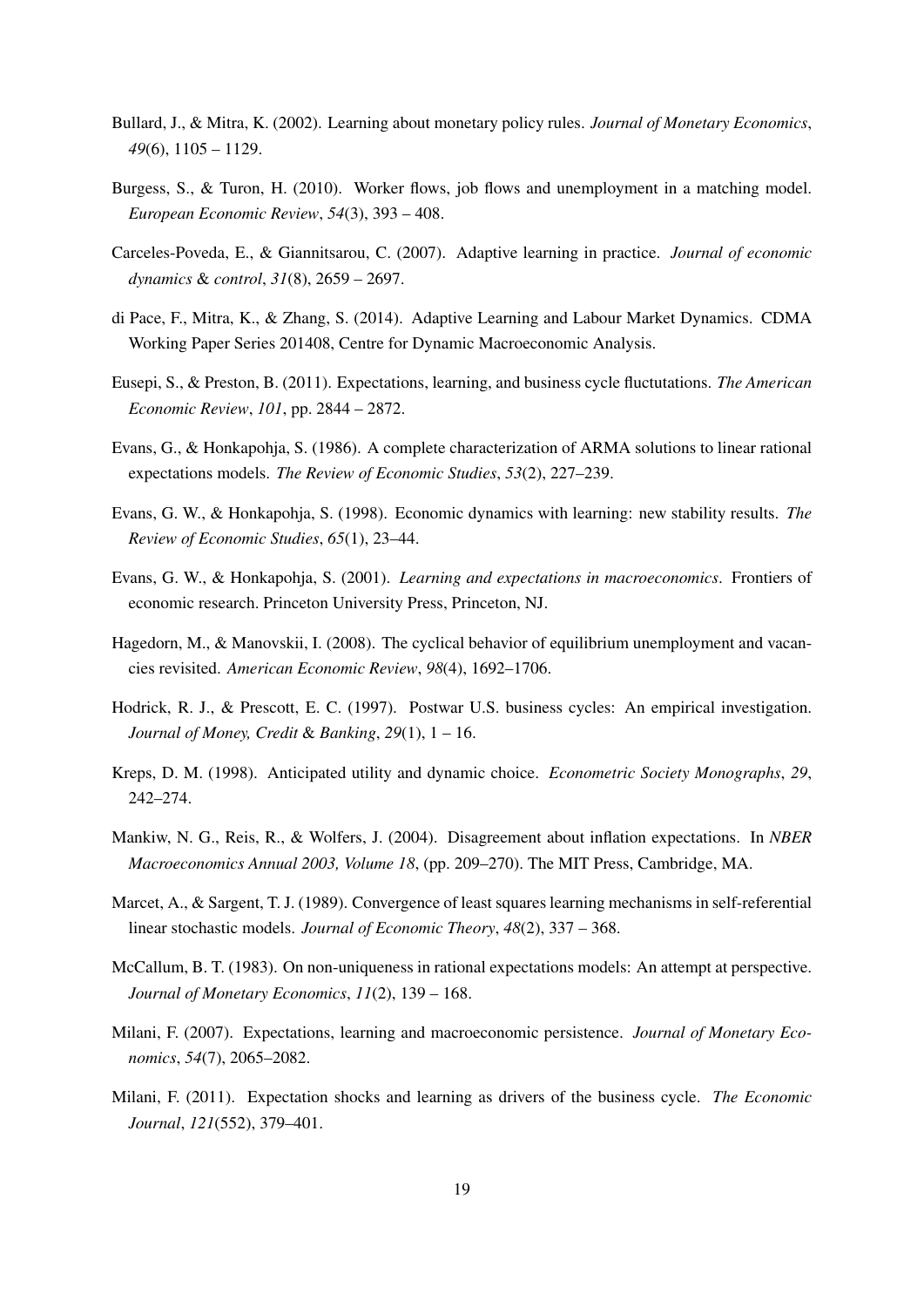- Mortensen, D. T., & Pissarides, C. A. (1994). Job creation and job destruction in the theory of unemployment. *Review of Economic Studies*, *61*(3), 397–415.
- Petrongolo, B., & Pissarides, C. A. (2001). Looking into the black box: A survey of the matching function. *Journal of Economic Literature*, *39*(2), 390–431.
- Pfajfar, D., & Santoro, E. (2010). Heterogeneity, learning and information stickiness in inflation expectations. *Journal of Economic Behavior & Organization*, *75*(3), 426–444.
- Pissarides, C. A. (2000). *Equilibrium unemployment theory*. The MIT Press, Cambridge, MA.
- Rogerson, R., & Shimer, R. (2011). Search in macroeconomic models of the labor market. In O. Ashenfelter, & D. Card (Eds.) *Handbook of Labor Economics*, vol. 4, Part A, (pp. 619 – 700). Elsevier, North Holland.
- Sahin, A., Song, J., Topa, G., & Violante, G. L. (2014). Mismatch unemployment. *THE AMERICAN ECONOMIC REVIEW*, *104*(11), 3529–3564.
- Shimer, R. (2005). The cyclical behavior of equilibrium unemployment and vacancies. *American Economic Review*, *95*(1), 25–49.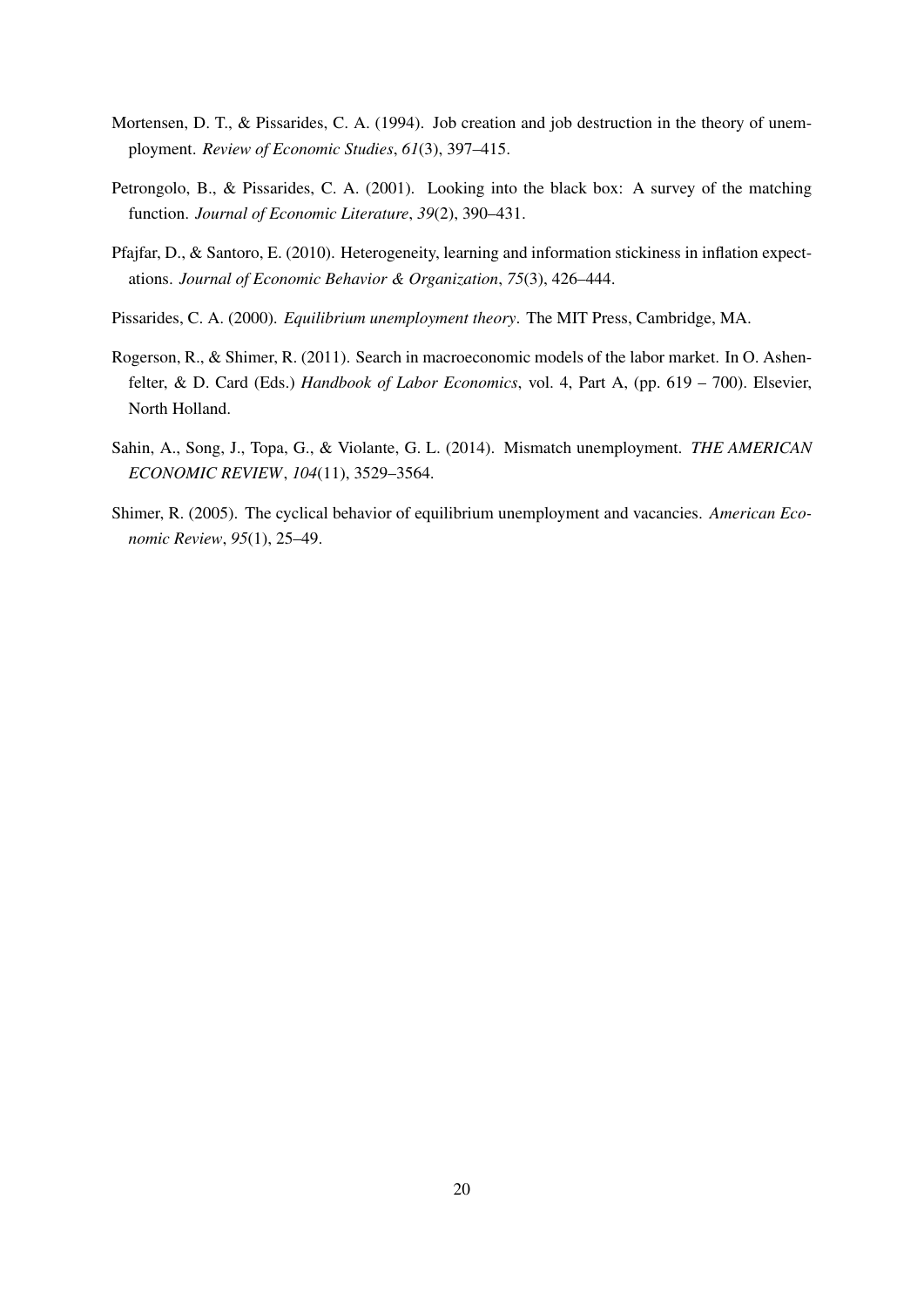# A Appendix

#### A.1 Linearisation

We take a first order Taylor approximation around the deterministic steady state values of  $\theta$  and  $y_t$ ,  $\bar{\theta}$ and  $\bar{y} = 1$  respectively, approximating the right and the left hand side of equation (14) which is stated here again for convenience

$$
\frac{c}{\delta q(\theta_t)} = (1-\beta)(y_{t+1}^e - b) + \frac{(1-\lambda)c}{q(\theta_{t+1}^e)} - \theta_{t+1}^e \beta c.
$$

This results in

$$
\frac{c}{\delta q(\bar{\theta})} - \frac{cq'(\bar{\theta})}{\delta[q(\bar{\theta})]^2}(\theta_t - \bar{\theta}) = (1 - \beta)(\bar{y} - b) + (1 - \beta)(y_{t+1}^e - \bar{y})
$$

$$
- \bar{\theta}\beta c - \beta c(\theta_{t+1}^e - \bar{\theta}) + \frac{(1 - \lambda)c}{q(\bar{\theta})}
$$

$$
- \frac{(1 - \lambda)cq'(\bar{\theta})}{[q(\bar{\theta})]^2}(\theta_{t+1}^e - \bar{\theta}).
$$
(42)

By noting that

$$
\frac{c}{\delta q(\bar{\theta})} = (1 - \beta)(\bar{y} - b) + \frac{(1 - \lambda)c}{q(\bar{\theta})} - \bar{\theta}\beta c
$$

must hold in equilibrium according to (14), this steady state condition can be subtracted from both sides of the approximated equation. Then solving explicitly for  $\theta_t$  and defining the functional form  $q(\bar{\theta}) = \mu \bar{\theta}^{-\alpha}$ , (42) becomes

$$
\theta_{t} = \left\{ 1 + \frac{\beta \delta \mu^{2}(\bar{\theta})^{-2\alpha}}{\alpha \mu(\bar{\theta})^{-\alpha - 1}} - (1 - \lambda)\delta \right\} \bar{\theta}
$$
  
 
$$
- \frac{(1 - \beta)\delta \mu^{2}(\bar{\theta})^{-2\alpha}}{c\alpha \mu(\bar{\theta})^{-\alpha - 1}} \bar{y}
$$
  
 
$$
+ \frac{(1 - \beta)\delta \mu^{2}(\bar{\theta})^{-2\alpha}}{c\alpha \mu(\bar{\theta})^{-\alpha - 1}} y_{t+1}^{e}
$$
  
 
$$
+ \left\{ -\frac{\beta \delta \mu^{2}(\bar{\theta})^{-2\alpha}}{\alpha \mu(\bar{\theta})^{-\alpha - 1}} + (1 - \lambda)\delta \right\} \theta_{t+1}^{e}.
$$
 (43)

,

which can be simplified to the form given in the text, (16),  $\theta_t = \psi_0 + \psi_1 y_{t+1}^e + \psi_2 \theta_{t+1}^e$  with coefficients

$$
\psi_0 = \left[1 - \psi_2\right] \bar{\theta} - \psi_1 \bar{y},
$$

$$
\psi_1 = \frac{(1 - \beta)\delta \bar{\theta} q(\bar{\theta})}{c\alpha},
$$

$$
\psi_2 = \delta \left[ (1 - \lambda) - \frac{\beta \bar{\theta} q(\bar{\theta})}{\alpha} \right]
$$

with the steady state value for labour market tightness the solution to

$$
(1 - \beta)(\bar{y} - b) - \frac{c(\frac{1 - \delta}{\delta} + \lambda)}{q(\bar{\theta})} - \beta c \bar{\theta} = 0.
$$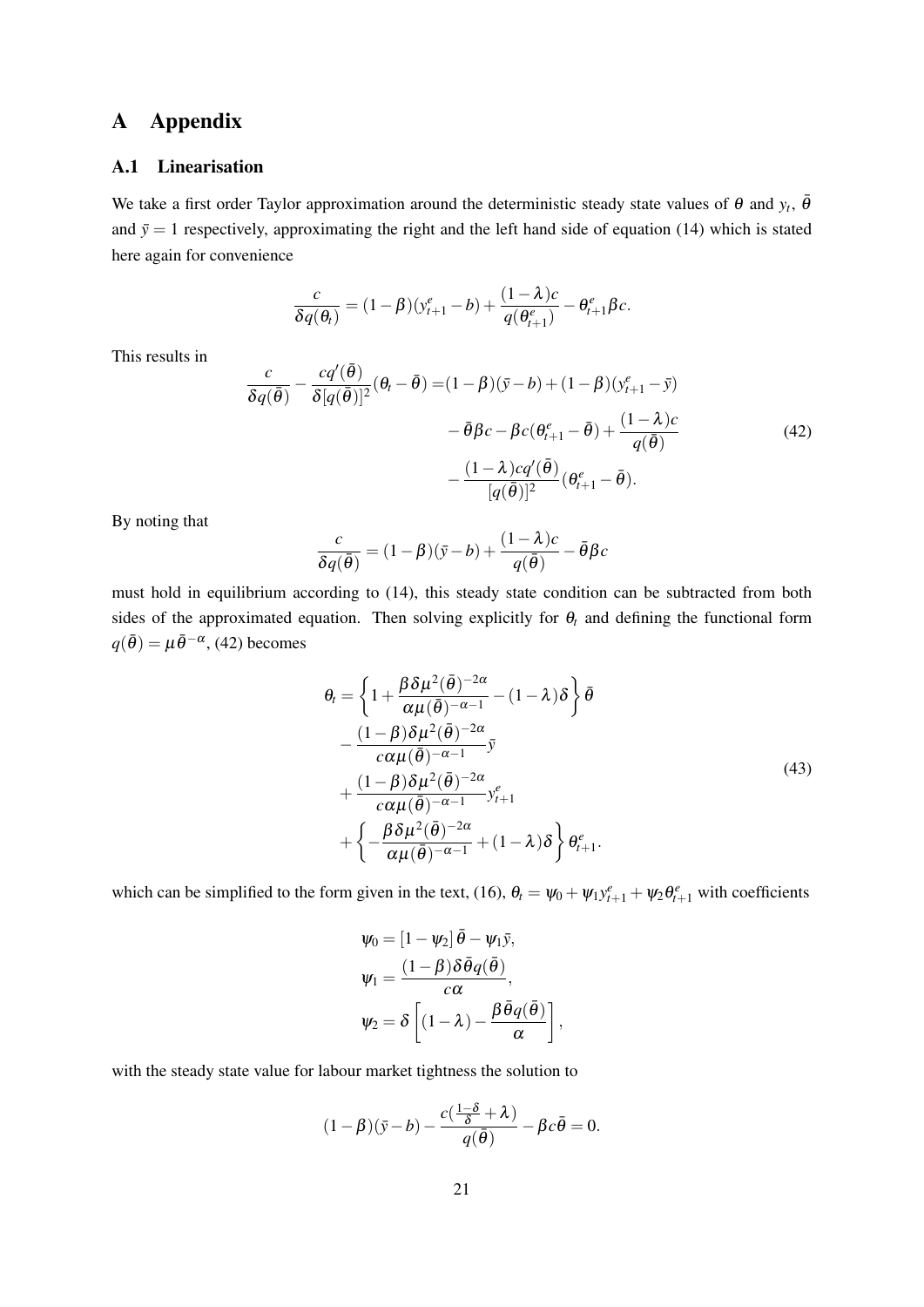#### A.2 ARMA(1,1) and the MSV solution

Derivation of MSV solution: (19) can be re-written as

$$
\theta_t = \frac{\rho \,\tilde{\psi}_0 - \tilde{\psi}_1(1-\rho)}{\rho\,(1-\tilde{\psi}_2)} + \frac{\tilde{\psi}_1}{\rho\,(L-\tilde{\psi}_2)} y_{t-1} - \frac{d_1 \tilde{\psi}_2}{(L-\tilde{\psi}_2)} \varepsilon_t - \frac{d_2}{(L-\tilde{\psi}_2)} \eta_t, \tag{44}
$$

with *L* denoting the lag operator such that  $Lx_t = x_{t-1}$ . The parameter  $d_1$  and  $d_2$  can be chosen arbitrarily. In particular, to obtain the MSV solution

$$
\theta_t = A + By_{t-1} + C\varepsilon_t
$$

one must first set  $d_2 = 0$ . (44) can be re-written as:

$$
\theta_{t} = \frac{\rho \,\tilde{\psi}_{0} - \tilde{\psi}_{1}(1-\rho)}{\rho\,(1-\tilde{\psi}_{2})} - (\rho^{-1} \tilde{\psi}_{1} y_{t-1} - d_{1} \tilde{\psi}_{2} \varepsilon_{t}) \sum_{i=1}^{\infty} \tilde{\psi}_{2}^{-i} L^{i-1}.
$$
\n
$$
\theta_{t} = \frac{\rho \,\tilde{\psi}_{0} - \tilde{\psi}_{1}(1-\rho)}{\rho\,(1-\tilde{\psi}_{2})} + \rho^{-1} \tilde{\psi}_{1} \tilde{\psi}_{2}^{-1}(1-\rho) \sum_{i=1}^{\infty} (\sum_{j=1}^{i} \rho^{-j}) \tilde{\psi}_{2}^{-i} - \rho^{-1} \tilde{\psi}_{1} \tilde{\psi}_{2}^{-1} y_{t-1} \sum_{i=0}^{\infty} (\rho \,\tilde{\psi})^{-i}
$$
\n
$$
+ \varepsilon_{t-1} (\rho^{-1} \tilde{\psi}_{1} \tilde{\psi}_{2}^{-1} \sum_{i=1}^{\infty} (\sum_{j=1}^{i} \rho^{-j} L^{i-j}) \tilde{\psi}_{2}^{-i} + d_{1} \sum_{i=1}^{\infty} \tilde{\psi}_{2}^{-i} L^{i-1}) + d_{1} \varepsilon_{t}.
$$
\n(45)

Therefore, to derive an MSV solution from a broader the class of ARMA(1,1) solutions, in which no lags of  $\varepsilon_t$  can remain, we therefore see from (45) that

$$
d_1 = -\frac{\tilde{\psi}_1}{\rho \tilde{\psi}_2} \left( \frac{1}{\rho \tilde{\psi}_2} + (\frac{1}{\rho \tilde{\psi}_2})^2 + (\frac{1}{\rho \tilde{\psi}_2})^3 + \dots \right)
$$
(46)

$$
=\frac{\tilde{\psi}_1}{\rho\,\tilde{\psi}_2(1-\rho\,\tilde{\psi}_2)}\qquad if\quad \tilde{\psi}_2>\frac{1}{\rho}>1,\tag{47}
$$

which corresponds to the condition for stable ARMA(1,1) solutions. Otherwise, the MSV solution cannot be derived from the class of unstable ARMA(1,1) solutions, and is instead the only stable solution.

#### A.3 REE Values

The REE values of the parameters *A*, *B*, and *C* are found using the method of undetermined coefficients

$$
A = \frac{\tilde{\psi}_0}{1 - \tilde{\psi}_2} + \frac{\tilde{\psi}_1 \tilde{\psi}_2 (1 - \rho)}{(1 - \tilde{\psi}_2)(1 - \tilde{\psi}_2 \rho)},
$$
  

$$
B = \frac{\tilde{\psi}_1}{1 - \tilde{\psi}_2 \rho},
$$
  

$$
C = B \rho^{-1},
$$

where we have assumed that  $\tilde{\psi}_2 \neq 1$  and  $\tilde{\psi}_2 \rho \neq 1$ .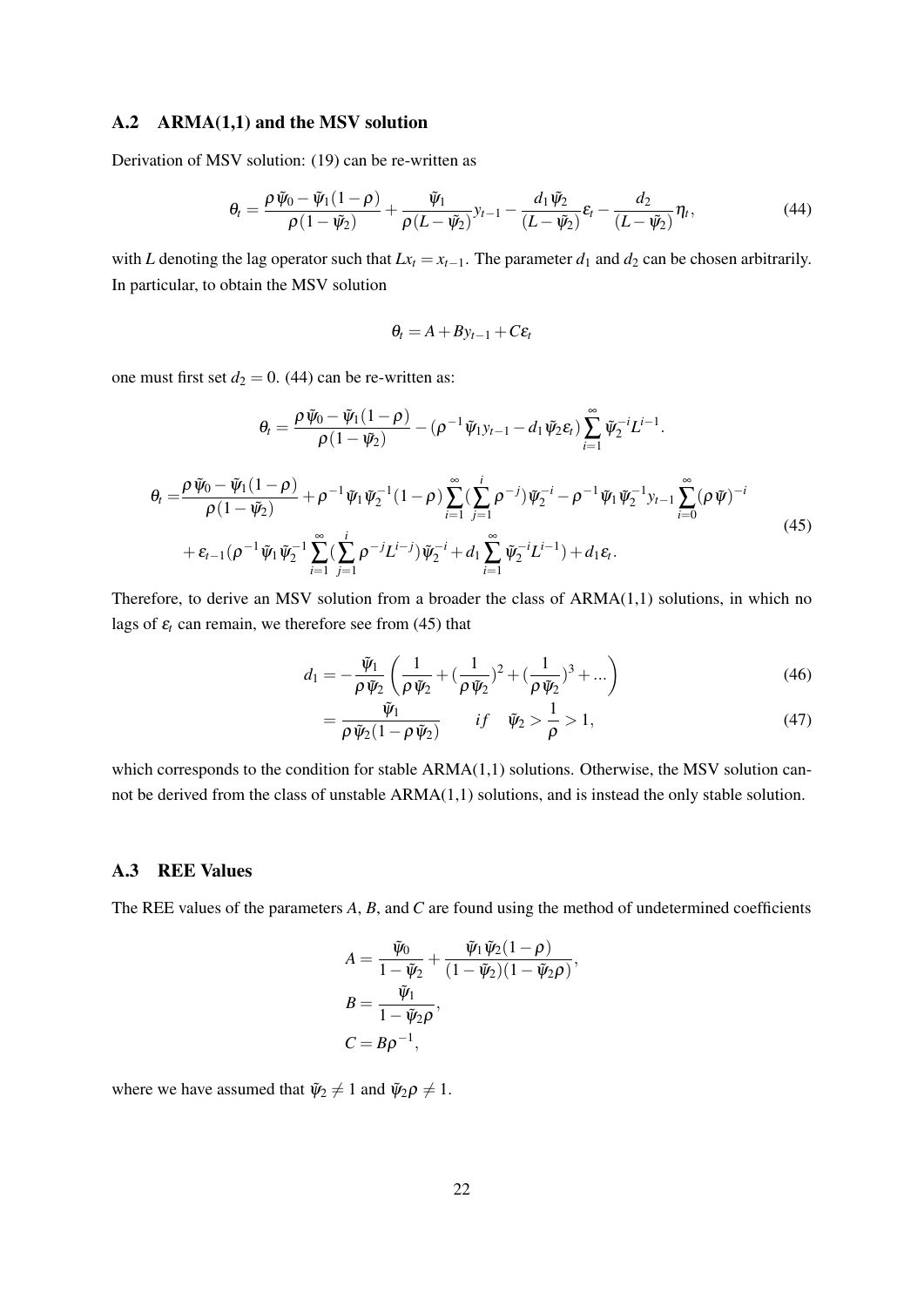#### A.4 E-Stability

As shown by to Evans & Honkapohja (2001) an REE is E-stable if the associated ordinary differential equation given in (30) is asymptotically locally stable under learning. This is the case, if all the eigenvalues of the Jacobian of  $T(\hat{A}, \hat{B}) - (\hat{A}, \hat{B})$  have negative real parts. Thus, we must have

$$
\tilde{\psi}_2 \rho - 1 < 0
$$

and

$$
\tilde{\psi}_2-1<0,
$$

whereby the second condition implies the validity of the first. Therefore, we need to check when the second condition is true. Writing out the term  $\tilde{\psi}_2$  and rearranging, we see that

$$
\delta \left[ (1 - \lambda) - \frac{\beta \bar{\theta} q(\bar{\theta})}{\alpha} \right] < 1 \tag{48}
$$

is always true for the widest range of sensible assumed parameter values ( $0 \le \delta < 1$ ,  $\lambda > 0$ ,  $0 <$  $\beta$  < 1,  $\mu$  > 0,  $\alpha$  > 0; and which all imply  $\bar{\theta}$  > 0) and hence the REE is E-stable.

#### A.5 Global convergence

Given the model discussed here has a unique equilibrium, and satisfies the assumptions of Evans & Honkapohja (1998) that guarantee global convergence, we simply apply their *Theorem 2* to the recursive learning algorithm given by (27) and (29).

For  $R_t$ , using  $E z_t z_t' = M_z$ , where  $M_z$  is some positive definite matrix, taking expectations we have the ODE

$$
\frac{dR}{d\tau} = M_z - S,\t\t(49)
$$

which is clearly globally asymptotically stable and independent of *x<sup>t</sup>* .

It is possible that for some  $t R_t$  may not be invertible, though this will happen only a finite number of times with probability 1. We modify the algorithm for  $x_t$  to

$$
x_{t} = x_{t-1} + t^{-1} u(R_{t-1}) z_{t-1} \left\{ z_{t-1}' \left[ T\left(\hat{A}_{t}, \hat{B}_{t}\right) - x_{t-1} \right] + \eta_{t} \right\},\tag{50}
$$

where  $u(R)$  is a bounded regular function from the space of 2x2 matrices to the subspace of positive definite matrices such that  $u(R) = R^{-1}$  in the neighbourhood of  $M_z$ . Then taking expectations the ODE is given by

$$
\frac{dx}{d\tau} = u(s)M_z(T(\hat{A}, \hat{B}) - (A, B))'
$$
\n(51)

$$
= u(s)M_z(\tilde{\psi}_2 - 1)((\hat{A}, \hat{B}) - (A, B))'.
$$
\n(52)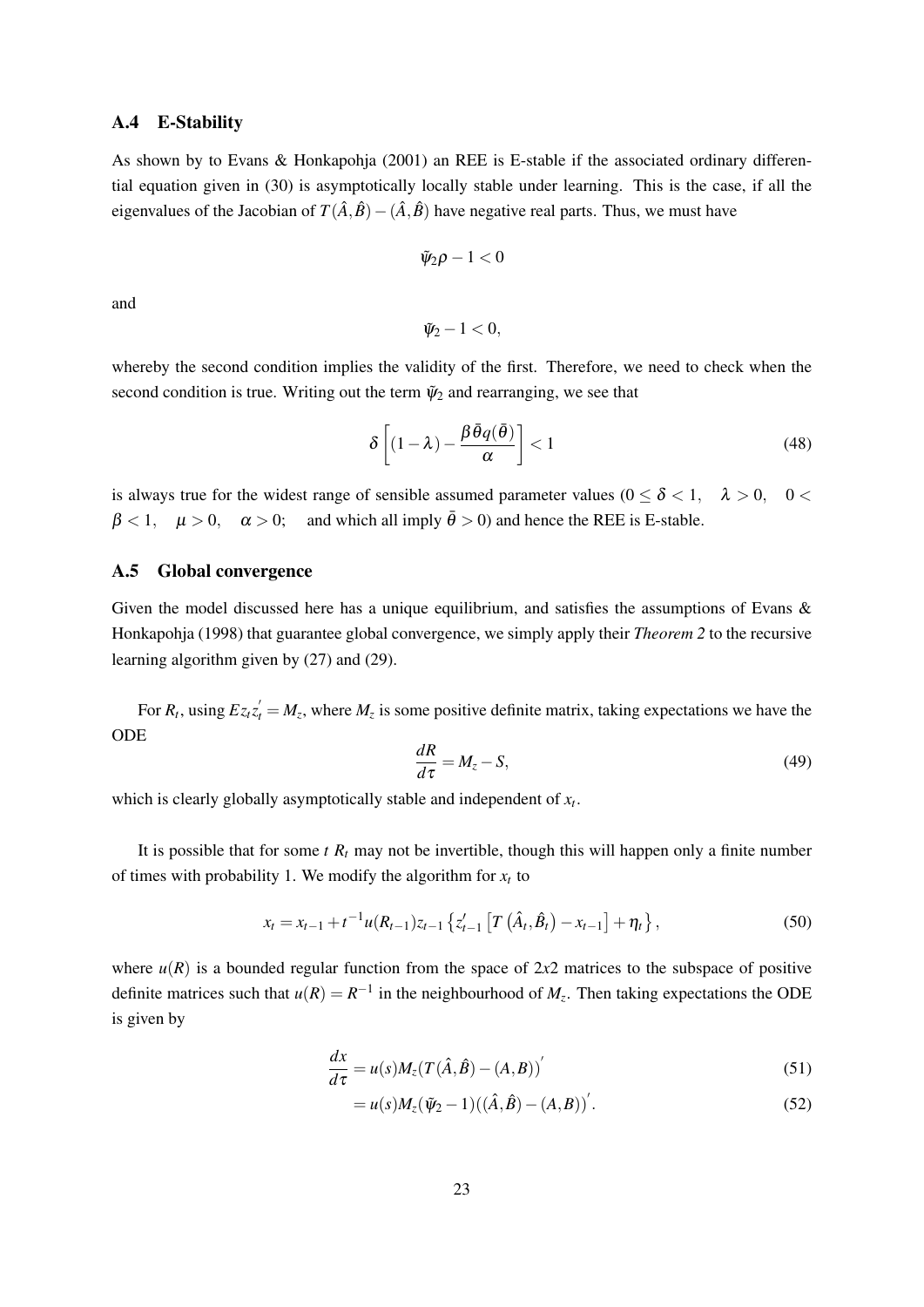Given that the other requirements of the theorem are trivially satisfied, then it applies, and this differential equation is clearly globally asymptotically stable for  $\Psi_2 < 1$ , and this stability is exponential;  $(\hat{A}, \hat{B}) \rightarrow$ (*A*,*B*) globally almost surely.

#### A.6 ALM and T-mapping ARMA solution and E-stability

$$
\theta_{t} = \frac{\tilde{\psi}_{0} + \tilde{\psi}_{2}(a+b_{1}(1-\rho))}{1-\tilde{\psi}_{2}c_{1}} + \frac{\tilde{\psi}_{1} + \tilde{\psi}_{2}(b_{2}+b_{1}\rho)}{1-\tilde{\psi}_{2}c_{1}} y_{t-1} + \frac{\tilde{\psi}_{2}(b_{1}+d_{1}) + \tilde{\psi}_{1}\rho^{-1}}{1-\tilde{\psi}_{2}c_{1}} \mathcal{E}_{t} + \frac{\tilde{\psi}_{2}f_{1}}{1-\tilde{\psi}_{2}c_{1}} \eta_{t} + \frac{\tilde{\psi}_{2}}{1-\tilde{\psi}_{2}c_{1}} \sum_{j=3}^{s} b_{j}y_{t+1-j} + \frac{\tilde{\psi}_{2}}{1-\tilde{\psi}_{2}c_{1}} \sum_{j=2}^{r} c_{j} \theta_{t+1-j} + \frac{\tilde{\psi}_{2}}{1-\tilde{\psi}_{2}c_{1}} \sum_{j=2}^{q} d_{j} \varepsilon_{t+1-j} + \frac{\tilde{\psi}_{2}}{1-\tilde{\psi}_{2}c_{1}} \sum_{j=2}^{l} f_{j} \eta_{t+1-j}.
$$
 (53)

This defines again a T-mapping from the PLM to the ALM with corresponding elements

$$
a = \frac{\tilde{\psi}_0 + \tilde{\psi}_2(a + b_1(1 - \rho))}{1 - \tilde{\psi}_2 c_1},
$$
\n(54)

$$
b_1 = \frac{\tilde{\psi}_1 + \tilde{\psi}_2(b_1\rho + b_2)}{1 - \tilde{\psi}_2 c_1},
$$
\n(55)

$$
d_0 = \frac{\tilde{\psi}_1 \rho^{-1} + \tilde{\psi}_2(b_1 + d_1)}{1 - \tilde{\psi}_2 c_1},
$$
\n(56)

$$
b_j = \frac{\tilde{\psi}_2}{1 - \tilde{\psi}_2 c_1} b_{j+1}, \quad j = 2, ..., s - 1, \quad b_s = 0,
$$
\n<sup>(57)</sup>

$$
c_j = \frac{\tilde{\psi}_2}{1 - \tilde{\psi}_2 c_1} c_{j+1}, \quad j = 1, ..., r - 1, \quad c_r = 0,
$$
\n(58)

$$
d_j = \frac{\tilde{\psi}_2}{1 - \tilde{\psi}_2 c_1} d_{j+1}, \quad j = 1, ..., q - 1, \quad d_q = 0,
$$
\n(59)

$$
f_j = \frac{\tilde{\psi}_2}{1 - \tilde{\psi}_2 c_1} f_{j+1}, \quad j = 0, ..., l-1, \quad f_l = 0.
$$
 (60)

Since (54) - (60) describes a non-linear system of differential equations, we first have to linearise (34) to study stability properties. However, the subsystem (58) is independent of the other equations and can be analysed separately. The eigenvalues of the Jacobian of  $T(c) - c$  at the REE values  $c_j = 0$  for  $j = 1t, ..., r$ are found to be *r* times repeatedly equal to −1 and therefore the subsystem (58) will converge towards the REE values. Due to the convergence of  $c$  it is apparent that  $d$  (apart from  $d_0$ ) and  $f$  will also converge to their REE values of vectors of zeros. Moreover,  $b_j = 0$  for  $j = 2,...,s$  is easily verified to be the values towards which the economy under learning converges. Finally, convergence of  $a$ ,  $b_1$  and  $d_0$  are studied by analysing the Jacobian of the system (54)-(56). If this Jacobian has eigenvalues strictly less than unity, then the whole system is E-stable. It can easily be verified that the eigenvalues are  $\tilde{\psi}_2$  and  $\tilde{\psi}_2 \rho$ .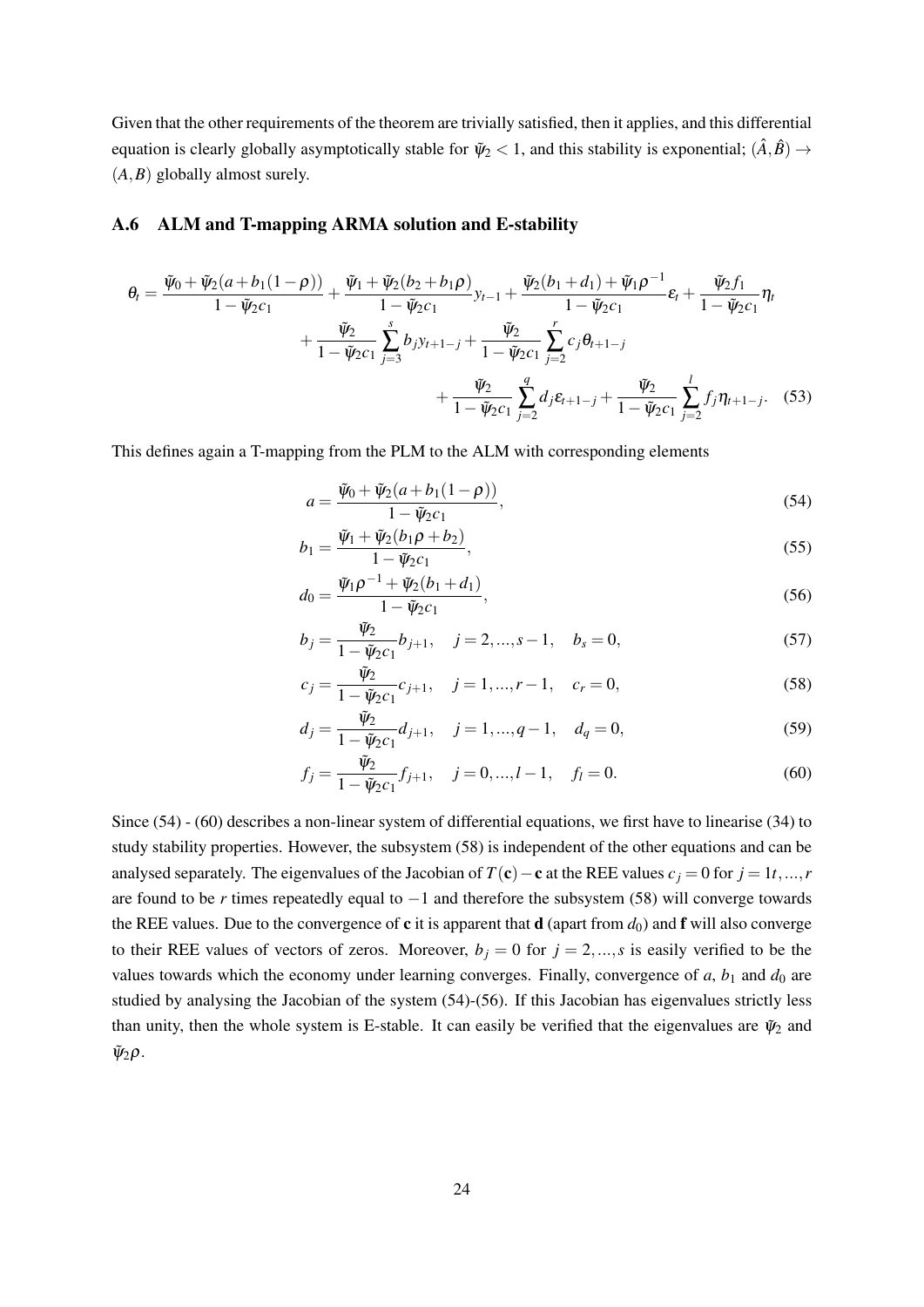#### A.7 A non-steady-state PLM

The system defined as (37)-(39), linearised around steady-state values  $\bar{v}$ ,  $\bar{n}$ ,  $\bar{y} = 1$  has derived parameter values as follows,

$$
\kappa_0 = (1 - \kappa_2) \bar{\theta} - \bar{y}\kappa_1
$$
  
\n
$$
\kappa_1 = \frac{\delta(1 - \beta)(1 - \bar{n})\bar{\theta}q(\bar{\theta})}{c\alpha}
$$
  
\n
$$
\kappa_2 = \delta \left[ (1 - \lambda) - \frac{\beta \bar{\theta}q(\bar{\theta})}{\alpha} \right] \quad (= \psi_2)
$$
  
\n
$$
\kappa_3 = \bar{\theta}\kappa_2
$$
  
\n
$$
\kappa_4 = -\bar{\theta}
$$
  
\n
$$
\phi_0 = \alpha q(\bar{\theta})(\bar{v} + \bar{\theta}\bar{n})
$$
  
\n
$$
\phi_1 = (1 - \lambda) - \alpha \theta q(\bar{\theta})
$$
  
\n
$$
\phi_2 = q(\bar{\theta})(1 - \alpha).
$$

Given the PLM (40), agents form expectations according to

$$
v_{t+1}^e = \hat{A}_t + \hat{B}_t [(1 - \rho) + \rho y_t] y_t + \hat{C}_t n_t,
$$
\n(61)

and the ALM is given by

$$
v_t = \tilde{\kappa}_0 + \tilde{\kappa}_2 \left[ \hat{A}_t + (1 - \rho) \hat{B}_t \right] + \left[ \tilde{\kappa}_1 + \tilde{\kappa}_2 \rho \hat{B}_t \right] y_t + \left[ \tilde{\kappa}_3 + \tilde{\kappa}_2 \hat{C}_t \right] n_t,
$$
\n(62)

where

$$
\tilde{\kappa}_0 = \frac{\kappa_0 + \kappa_1(1-\rho) + \kappa_3\phi_0}{1 - \kappa_3\phi_2}
$$
\n
$$
\tilde{\kappa}_1 = \frac{\kappa_1\rho}{1 - \kappa_3\phi_2}
$$
\n
$$
\tilde{\kappa}_2 = \frac{\kappa_2}{1 - \kappa_3\phi_2}
$$
\n
$$
\tilde{\kappa}_3 = \frac{\kappa_4 + \kappa_3\phi_1}{1 - \kappa_3\phi_2}.
$$

Given the mapping  $\tilde{T}$  defined in the main text, then following Evans & Honkapohja (2001), the REE is E-stable if all the eigenvalues of the Jacobian of  $\tilde{T}(\hat{A}, \hat{B}, \hat{C}) - (\hat{A}, \hat{B}, \hat{C})$  have negative real parts. Thus, we must have

 $\tilde{\kappa}_2 \rho - 1 < 0$ 

and

$$
\tilde{\kappa}_2-1<0,
$$

whereby the second condition implies the validity of the first. Therefore, we need to check what range of parameter values for the model the second condition is true. Writing out the term  $\tilde{\kappa}_2$  and rearranging,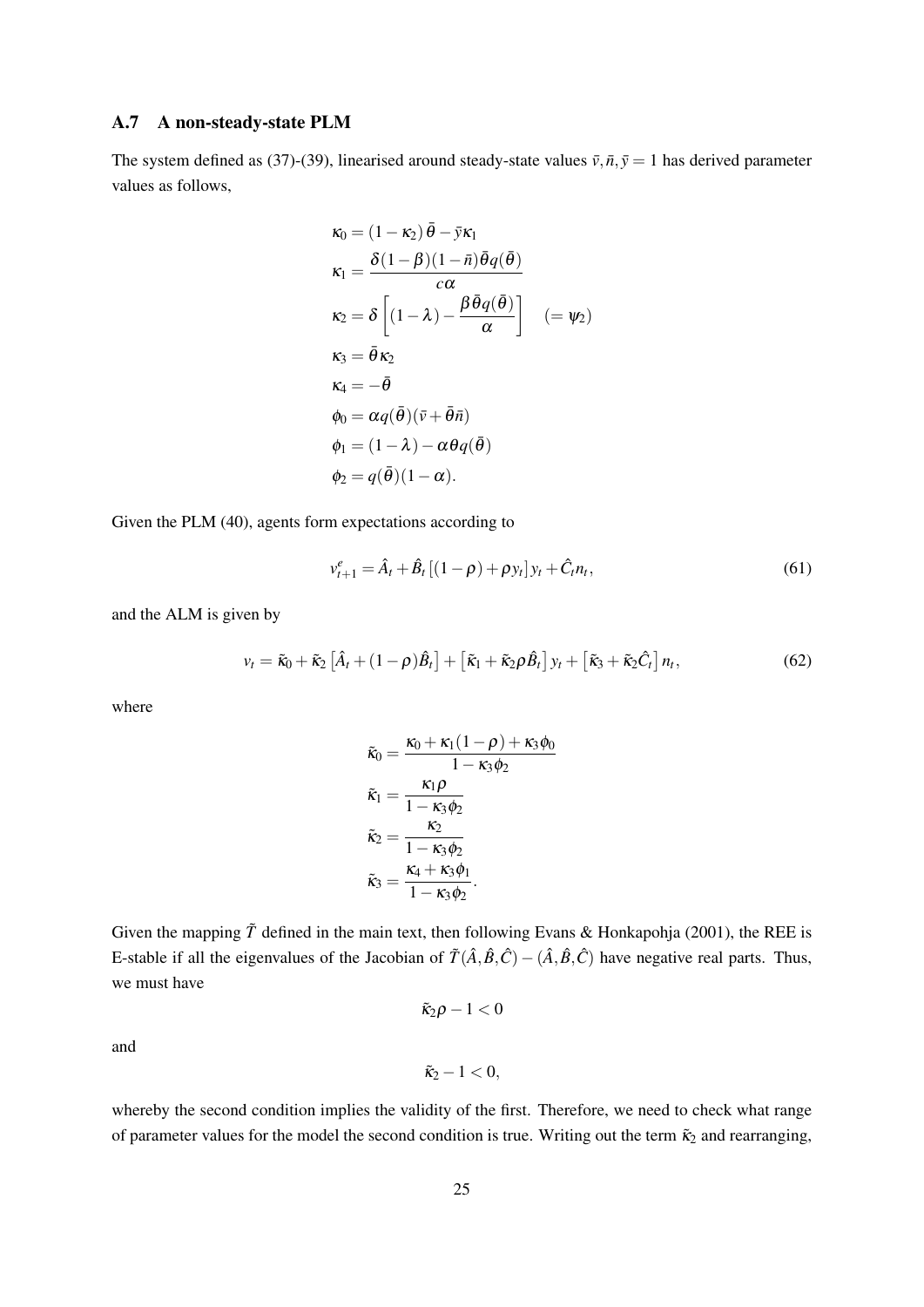we see that the required condition is

$$
\delta \left[ (1 - \lambda) - \frac{\beta \bar{\theta} q(\bar{\theta})}{\alpha} \right] \left[ 1 + \bar{\theta} q(\bar{\theta}) (1 - \alpha) \right] < 1,\tag{63}
$$

or

$$
\tilde{\psi}_2 \left[ 1 + \bar{\theta} q(\bar{\theta}) (1 - \alpha) \right] < 1. \tag{64}
$$

Given that  $\tilde{\kappa}_2 > \tilde{\psi}_2$ , if the E-stability condition holds with this alternative PLM, convergence will be slower. For the complete range of possible model parameters, this condition does not hold. As realistic levels of  $\lambda$  are small, the condition would be sensitive to assumed parameter values of  $\beta$  and α. For example, given  $\alpha > \beta = 0$ , which is the case of zero worker bargaining power, whereby wages are reduced to the value of the outside option, and there is excessive firm entry, or inefficiently high according to the Hosios condition, it is more likely E-stability will not hold.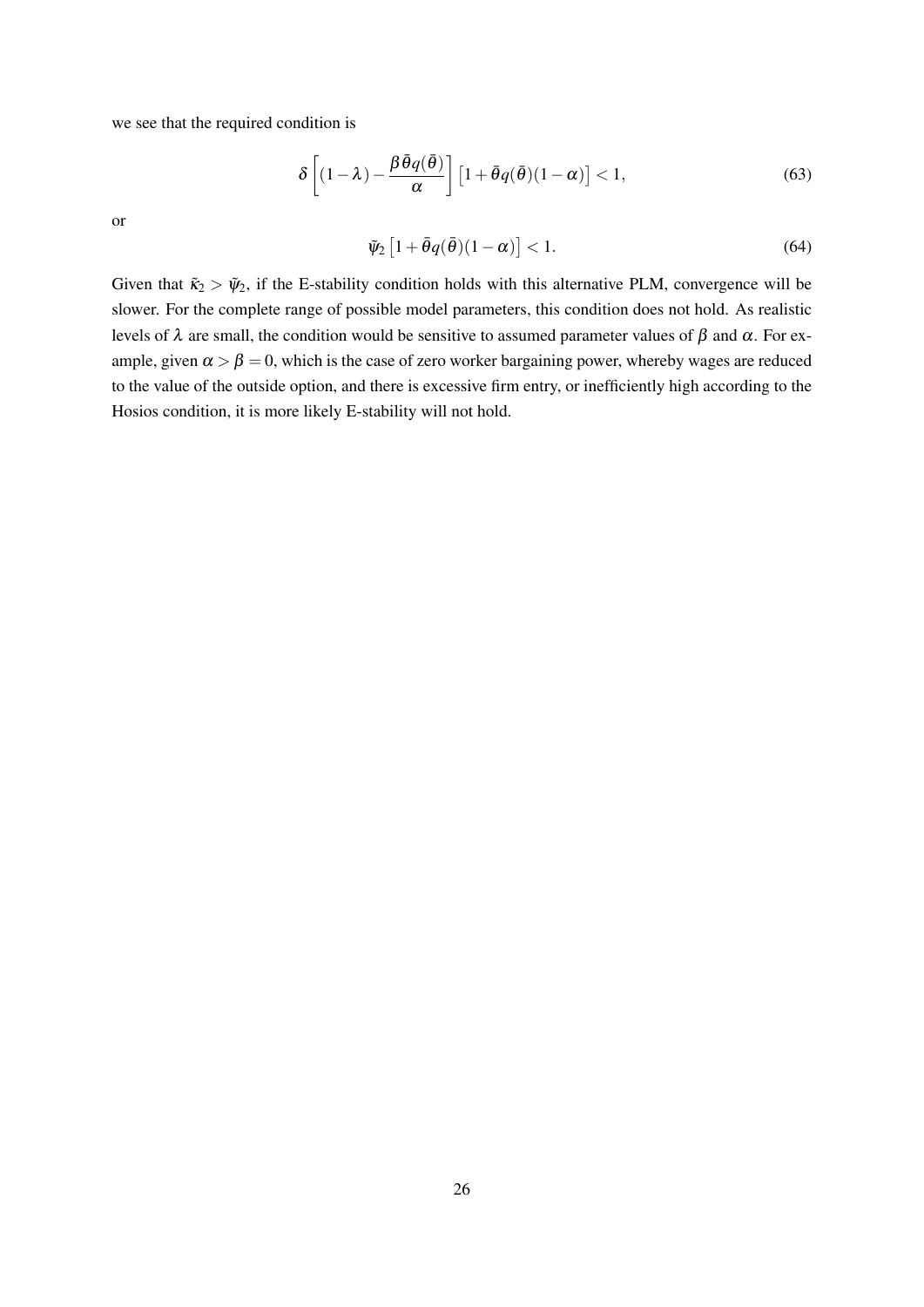# B Simulation Figures



Figure 2: Baseline – Rational expectations eq.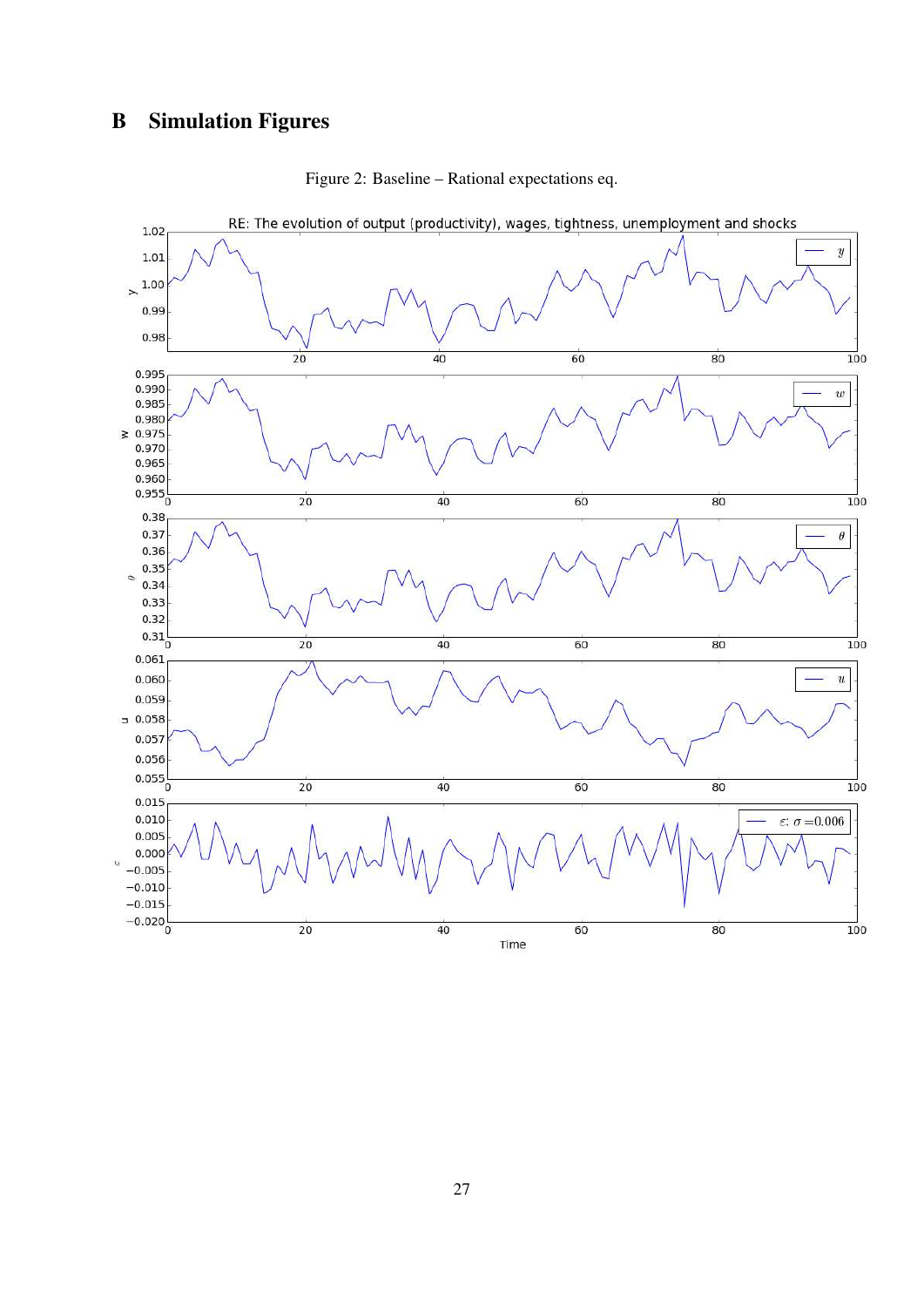

Figure 3: Learning (I) - Comparison of recursive least squares learning with rational expectations eq.

Note.- With initial parameter estimates assumed to be 'realistically' far away from true REE values.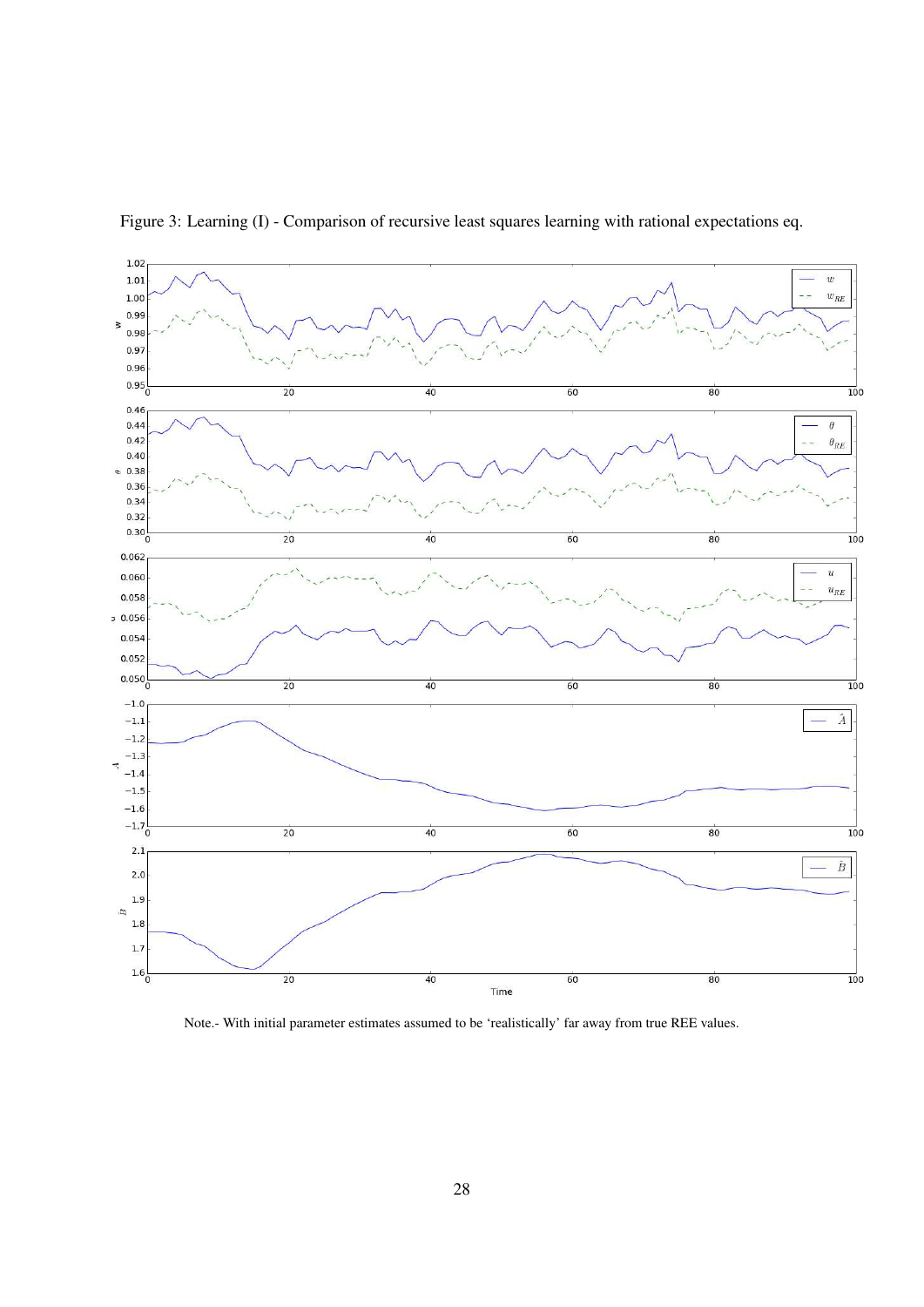

Figure 4: Learning (I) - Convergence of parameter estimates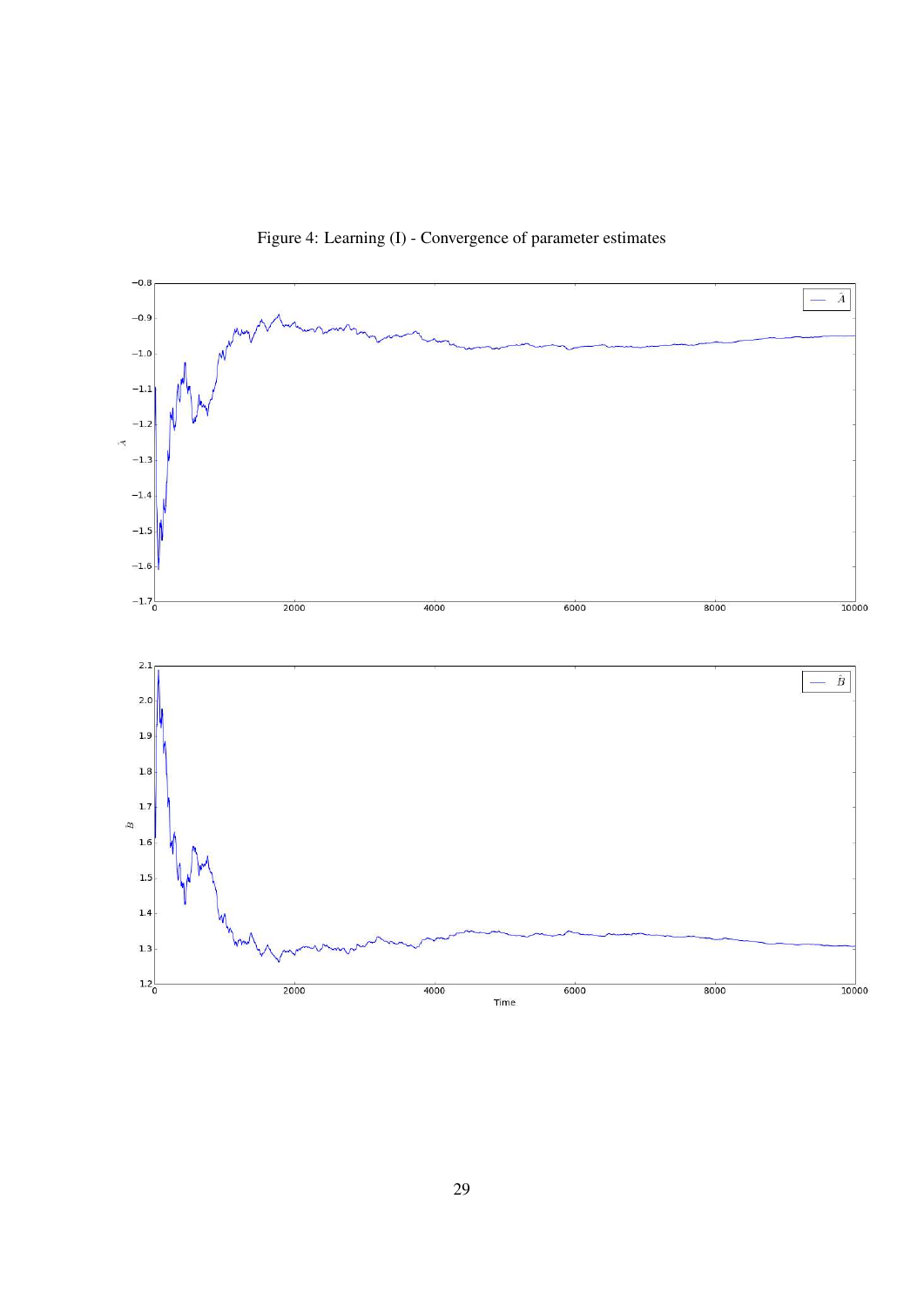

Figure 5: Learning (II) - Comparison of recursive least squares learning with rational expectations eq.

Following a -10% shock to the flow value of unemployment, with initial parameter estimates assumed to be at the true REE values.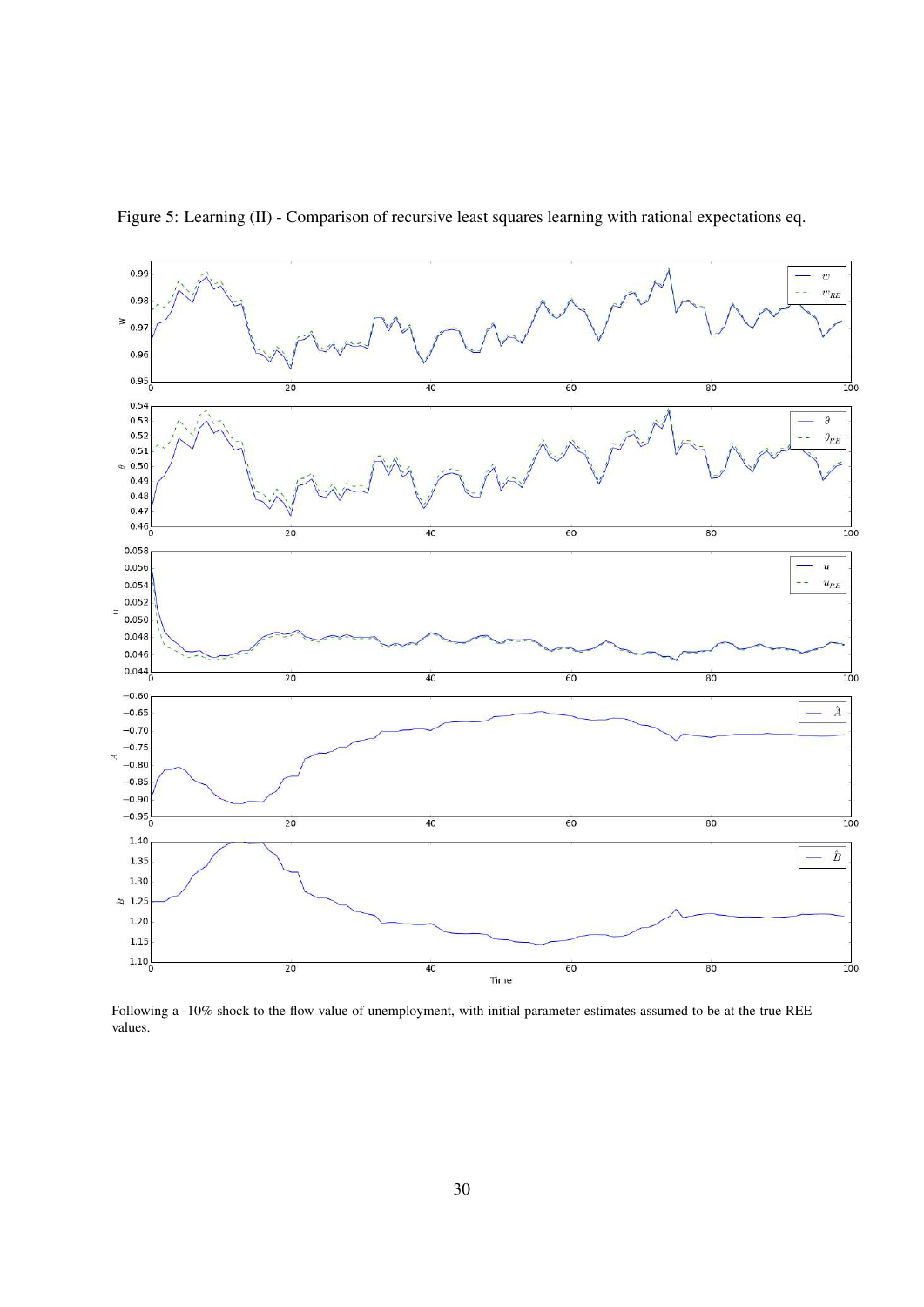

Figure 6: Learning (III) - Speed of convergence comparison, changing worker bargaining power  $\beta$ 

Given  $\beta = 0.1$ , then  $\tilde{\psi} = 0.81$ . For  $\beta = \alpha$ ,  $\tilde{\psi} = 0.39$ .